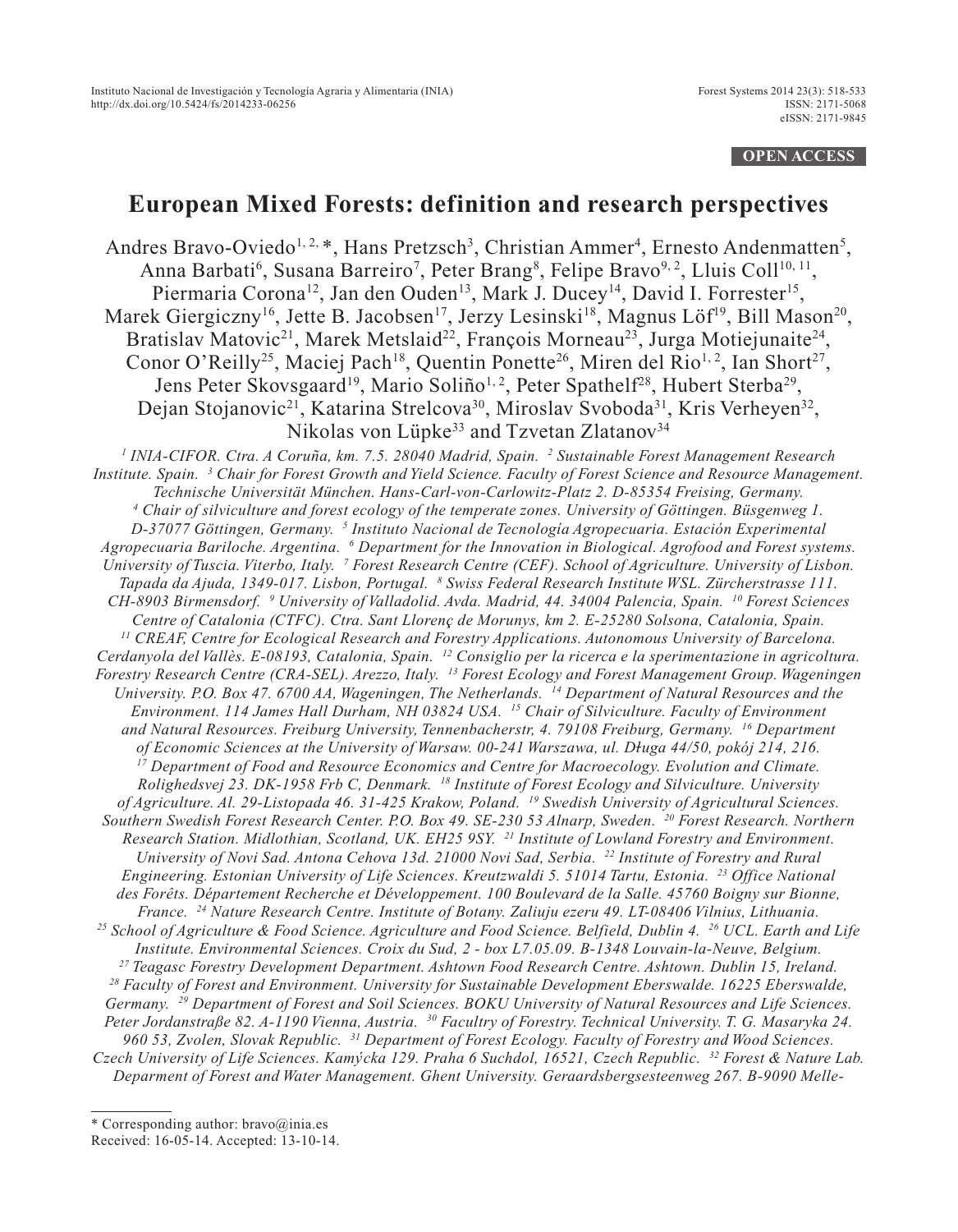*Gontrode, Belgium. <sup>33</sup> Norwegian Forest and Landscape Institute. Pb. 115. 1431 Ås, Norway. <sup>34</sup> Forest Research Institute. 132 St. Kl. Ohridiski Blvd. Sofia 1756, Bulgaria*

#### **Abstract**

*Aim of study*: We aim at (i) developing a reference definition of mixed forests in order to harmonize comparative research in mixed forests and (ii) briefly review the research perspectives in mixed forests.

*Area of study*: The definition is developed in Europe but can be tested worldwide.

*Material and methods*: Review of existent definitions of mixed forests based and literature review encompassing dynamics, management and economic valuation of mixed forests.

*Main results*: A mixed forest is defined as a forest unit, excluding linear formations, where at least two tree species coexist at any developmental stage, sharing common resources (light, water, and/or soil nutrients). The presence of each of the component species is normally quantified as a proportion of the number of stems or of basal area, although volume, biomass or canopy cover as well as proportions by occupied stand area may be used for specific objectives. A variety of structures and patterns of mixtures can occur, and the interactions between the component species and their relative proportions may change over time.

The research perspectives identified are (i) species interactions and responses to hazards, (ii) the concept of maximum density in mixed forests, (iii) conversion of monocultures to mixed-species forest and (iv) economic valuation of ecosystem services provided by mixed forests.

*Research highlights*: The definition is considered a high-level one which encompasses previous attempts to define mixed forests. Current fields of research indicate that gradient studies, experimental design approaches, and model simulations are key topics providing new research opportunities.

**Key words**: COST Action; EuMIXFOR; mixed-species forests; admixtures of species.

## **Introduction**

European forests are a source of ecological services, goods, and socio-cultural benefits (Stenger *et al*. 2009). The estimated labour force in the forest sector was calculated in 2003 to be about 3.9 million people (Blombäck *et al.,* 2003). Current data showed that 2.6 million people are working in the whole sector in EU-27 (Forest Europe, UNECE & FAO, 2011). Despite this reduction, the forest sector continues to be an important driver for employment in rural areas, because forests provide wood raw material for construction, paper and fuel wood, supplementary food (berries, mushrooms, honey, etc…) and non-timber forest products (cork, resin, medicine plants etc.). Moreover, they contribute to capturing carbon emissions, to biodiversity enhancement and to the provision of recreational and aesthetic values in rural and peri-urban landscapes.

Mixed forests are an important source of ecosystem services. The "insurance hypothesis" suggests that their response to disturbance will be less intense and their recovery will be quicker than monocultures (Loreau *et al*., 2001; Jactel *et al.,* 2009). Admixtures of species are more productive as long as species have differences in height pattern, phenology, crown and

root structure (Kelty, 1992; Morin *et al*., 2011; Vilà *et al*., 2013), provide more diverse goods and services and account for more structural and species diversity (Knoke *et al*., 2008). This complexity in forest structure may foster self-regulation and provides higher adaptability to cope with increasing uncertainty due to climate change (Wagner *et al*., 2014). Moreover, the gradual decrease in the area of single-species forests in Europe and a steady evolution towards mixtures of species (Forest Europe, UNECE & FAO, 2011).

The need for monitoring this portfolio of forest ecosystem services is acknowledged within the Pan-European region with the adoption of a framework of criteria and indicators of sustainable forest management (MCFPE, 2003). One of these indicators is tree species composition whose increase indicates the enhancement of biological diversity in forest ecosystems.

In 2010, EU-28 forests and other wooded land comprised 180.2 million ha (European Commission & EuroStat, 2013), which means 42.4% of its territory, and represents 4.5% of the world's forests. For the whole of Europe the global share of forested land is 24.9% if the Russian Federation is included (FAO, 2011), and of this, 23% of land is covered by mixed forests in the pan-European region (Forest Europe, UNECE  $&$  FAO, 2011). It is worth noting that the figu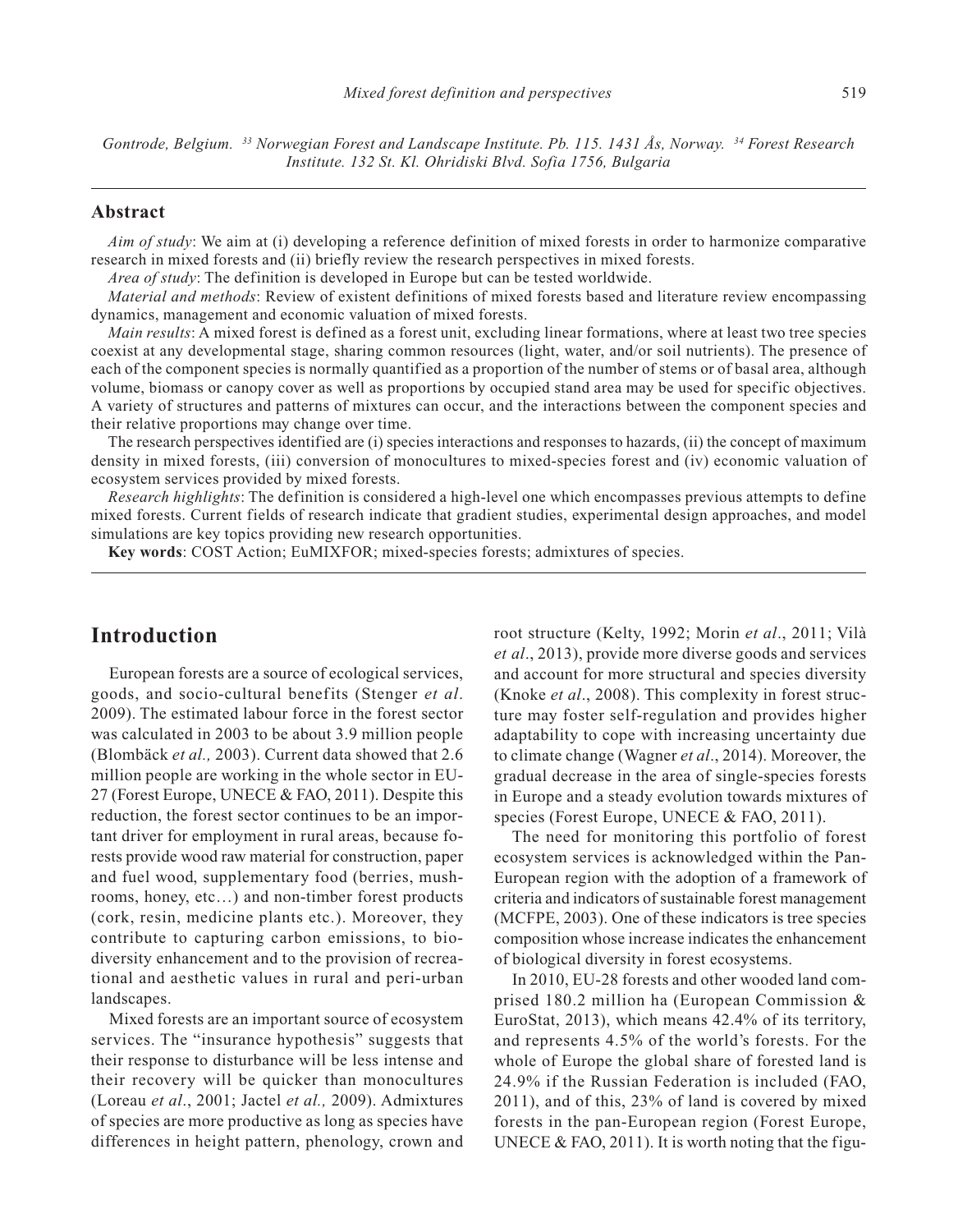res above for Europe quantify only the proportion of mixed broadleaved and coniferous woodland *sensu* TBFRA-2000 (FAO, 2000), *i.e*. forest land on which neither coniferous, nor broadleaved species account for more than 75% of the tree crown area. This type of mixed forest corresponds to the class G4 described by the EUNIS habitat type classification, characteristic of the transition zone between taiga and temperate lowland deciduous forests, and of the montane level of the major mountain ranges to the south (Davies *et al*., 2004). However, such a definition of mixed forest is too narrow for Europe, where mixed forests of broadleaved species do naturally occur in the broadleaved deciduous forest zone (between the latitudes 40° N and 60° N) and mixtures of coniferous species are frequent in the subalpine region (*e.g*. *Larix* spp.-*Pinus cembra* forest, *Picea-Abies* forest).

This inconsistency clearly reveals a lack of consensus about mixed forest definition which may hinder the implementation of common policy measures regarding mixed forests aimed to enhance biodiversity, conservation, ecosystem services production, identification of job opportunities and comparison of research results.

In an attempt to standardize definitions applied in National Forest Inventories in Europe, Lanz *et al.* (2010) adopted the FAO's definition of 'forest' as an area covering more than 0.5 ha, with trees higher than 5 m that have a crown cover of more than 10%, or with trees able to reach these thresholds in situ. This definition excludes linear formations and agricultural and urban uses. However, the application of this forest definition is still challenging (Tomppo & Schadauer, 2012) and there is no similar definition or reference to mixed forests or a mixture of species.

In a global change context a common or harmonized definition is needed in order to properly compare present and future system behaviors. Harmonization is a two step procedure in which a reference definition is constructed and subsequently adjusted according to national definitions (Tomppo & Schadauer, 2012).

Available forest classifications do not allow for a straightforward identification of classes of mixed forests in Europe. As a matter of fact, all the 14 categories of the European Forest Types (EFTs) classification system (EEA, 2006; Barbati *et al.,* 2007) may include forest stands composed by several tree species. Barbati *et al.* (2014), processing National Forest Inventory (NFI) data from a sample of 10 EU countries, found that the share of single-species stands out of total

area covered by a given EFT at country level has a wide range of variability (15-100%) in categories which are species-poor (*e.g*. high latitude and altitudes Boreal or Alpine coniferous forests) and does not exceed 30% in species rich EFTs (*e.g*. Mesophytic and Thermophilous deciduous forests). This reflects a variety of patterns of multi-species stands across Europe. Multi-species stands are found in the early development phases of forest succession in the boreal forest zone (*e.g*. admixtures of spruce or pine with birch species), as well as in the late stages (*e.g*. admixtures of beech, fir and spruce in the mountainous vegetation belt, mixtures of broadleaved deciduous species), but might also be the result of the deliberate conversion of single-species monocultures (*e.g*. coniferous plantations established in the broadleaved deciduous forest vegetation zone). Accordingly, there is a need to develop a comprehensive definition able to take into account the wide range of patterns of occurrence of mixed forests in Europe.

In the EU context, forestry is an integral part of rural development and maintenance and improvement of forest stability is supported (Council of the European Union, 1999). The new EU forest strategy (European Commission, 2013) recommends that Member States make use of investments to improve the resilience, environmental value and mitigation potential of forest ecosystems to achieve nature and biodiversity objective as well as adapting to climate change (Kolström *et al.*, 2011). The timely identification of the role mixed forests can play in all these issues may have a strong economic impact for both public and private owners. The focus of the scientific community, stakeholders and final users is now more than ever concentrated in mixed forests.

Such an interest in mixed forests stimulated researchers from 30 European countries and 10 institutions from other 7 countries (Fig. 1) to combine in a network supported by a COST Action framework structured in three working groups (Table 1). The overall aims of this action are to:

— provide a sound overview of the role that mixed forests can play in the provision of environmental services in each of the following European bioregions: Boreal, Atlantic temperate, Continental temperate, Mountainous and Mediterranean. The overview would include a comparison with other regions worldwide;

— address how mixed forests can assist rural, periurban and urban communities to deal with environmental challenges, analyzing barriers to adaptive change, threats and opportunities;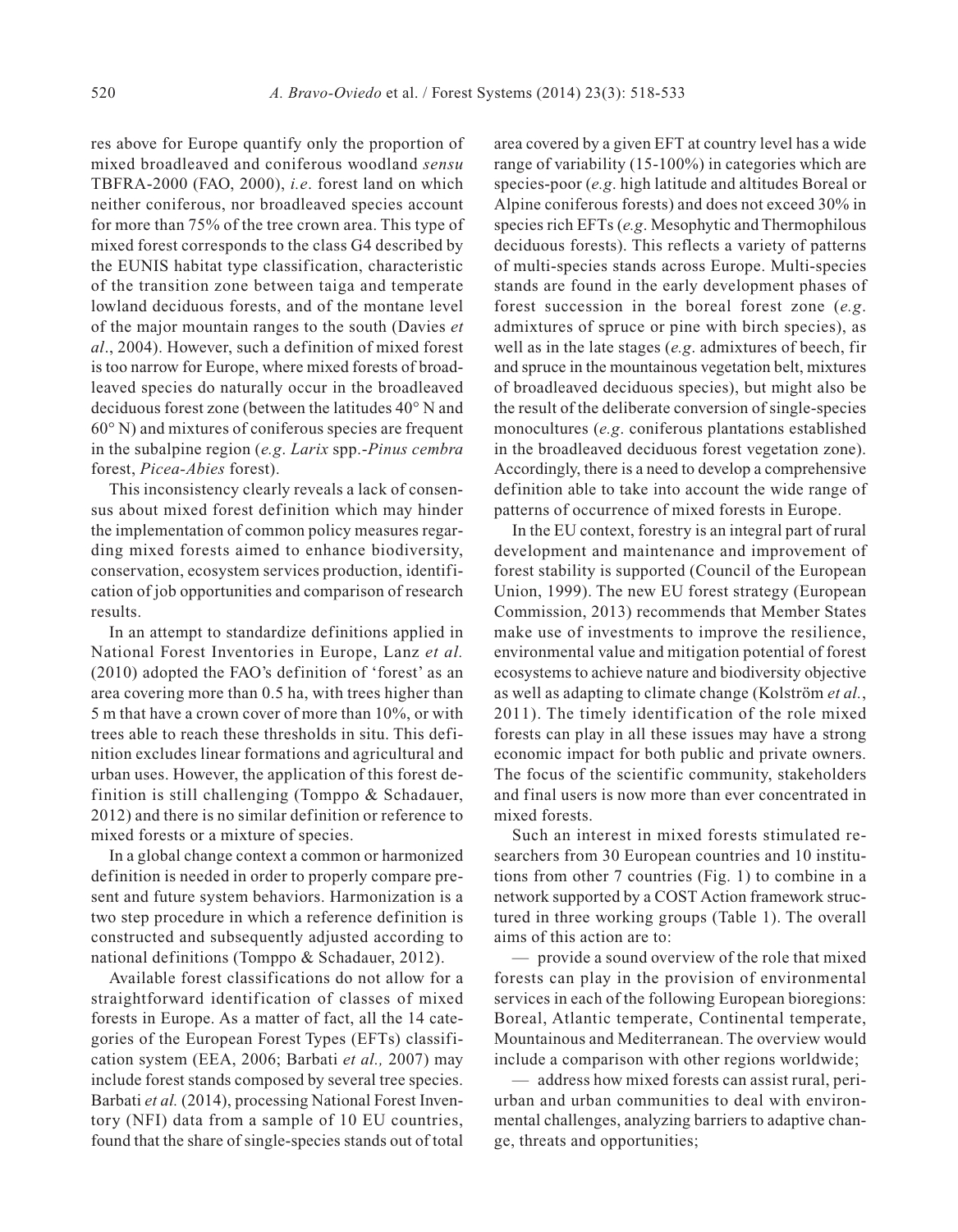

Figure 1. Participant countries in EuMIXFOR network. Light grey are COST Countries. Dark grey are international partners. A complete list of COST countries can be found at www.cost.eu.

| <b>Working group</b>                                   | Objectives                                                                                         | Main expected output                                                                                |
|--------------------------------------------------------|----------------------------------------------------------------------------------------------------|-----------------------------------------------------------------------------------------------------|
| WGL Mixed forest<br>funtionaing and<br>dynamics        | Analysis of impacts of the<br>different components of global<br>change on mixed forest (stability, | Identification of experimental and observational<br>plataforms for analysis mixed forest funtioning |
|                                                        | biodiversity and ecosystem<br>services)                                                            | Identification of mechanisms driving interspecies<br>interactions                                   |
|                                                        | Identification of Gaps and<br>research opportunities                                               | Collaborative research work on mixed forest<br>functioning                                          |
| WG2. Adaptaive forest<br>management in mixed<br>forest | Analysis of forest management<br>practices in mixed forest                                         | Identification of sustainable forest management<br>practices.                                       |
|                                                        | Identify models and DSS to<br>promote and maintain mixed forest                                    | Compilation of management tools applied to<br>mixed forests                                         |
|                                                        | Identification of "good practices"                                                                 | Guidelines for sustainable forest management of<br>mixed forests                                    |
| WG3. Policy and social<br>impact of mixed forests      | Identify social impact of mixed<br>forests                                                         | Analysis of user's preferences on ecosystem goods<br>and services provided by mixed forests         |
|                                                        | Identify policy measures to<br>enhance job opportunities                                           | Valuation of ecosystems goods and services<br>provided by mixed forests                             |
|                                                        | Economic valuation of mixed<br>forests                                                             | Strengthening liaisons between science, forest<br>managers and policy-markers                       |

### **Table 1.** EuMIXFOR Working group structure and expected outputs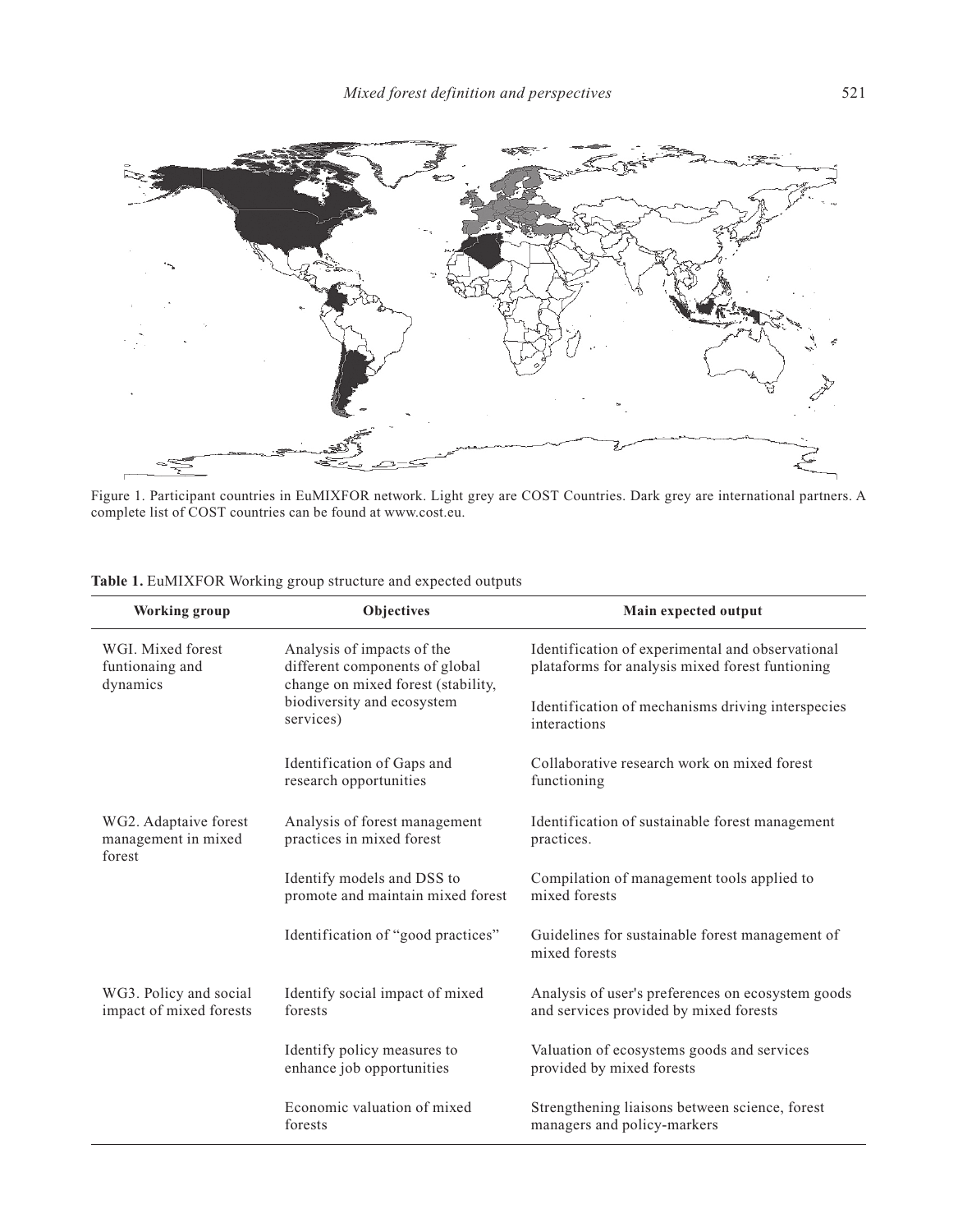— identify silvicultural practices and decision tools (*e.g*. decision support systems) for the creation and sustainable management of heterogeneous forests,

— establish different measures, such as standard protocols, common methodological approaches and experimental designs to create a research network in the public domain, to exchange results of research conducted in mixed forests, and the dissemination of their main results, accessible to policy makers, managers/owners and users.

Despite this background, however, the aspirations of this network can be hampered by the lack of a consistent definition as to the meaning mixed forests. In forest management planning, conservation measures or silvicultural prescriptions that are designed to fulfill an objective require the identification of target species, characterization of site features, and analysis of stocking degree and forest structure. Once a successful management approach is identified, it is usually applied in the same or analogous forest situations. An analogous forest means one that has the same or similar species, objectives and site conditions. However, in the case of mixed forests, adoption of successful management rules may not be straightforward as similarity among mixtures is difficult to achieve (*i.e*. similar species composition sharing, spatial pattern, functional relationship etc...). Therefore, adaptation of silvicultural practices to local conditions and designing new ones for complex forests, like admixtures of species, instead of adoption of current practices is gaining attention (Puettmann *et al*., 2009). This task would be easier to achieve with a common definition of what practitioners and users understand by 'mixed forest'

The main objective of this paper is to provide a reference definition of mixed forests. For that purpose, we summarize different approaches used to define mixed forests and discuss the current research topics that are being undertaken by the research community in these ecosystems.This definition may help to harmonize the calculation of mixed forest area and to consistently compare results of the main topics currently studied in mixed forests.

## **Definition approaches**

#### **Compositional approach**

The starting point for defining a mixed forest is the trivial fact that a given forest or stand must be composed of at least two tree species. However, it follows that the proportion of species on the basis of composition can differ depending on the species involved. Toumey and Korstian (1947) defined pure stands as those where 80 percent or more of the overstorey is of a single species. However, even if less than 10 percent in the overstorey is of a commercially or silviculturally valuable species the stand is classified as mixed. Depending on the contributing species, the ratio between species in mixed stands may differ greatly. Moreover, for a given mixed stand the description of its composition might vary depending on the species proportion definition used and, consequently, deriving different forest classifications.

In the most recent attempt to define mixed forests in western Europe, Bartelink & Olsthoorn (1999) extended the compositional definition by including a reference to spatial scale and species interaction: *'stands composed of different tree species, mixed on a small scale, leading to competition between trees of different species as a main factor influencing growth and management*'. However, the definition does not provide information about what "small scale" actually means. Moreover, other interactions between species occur in mixed forests, like facilitation (Forrester, 2014) or neutralism (Larocque *et al.*, 2013) and they seem to be excluded from this definition.

When describing the structure of a mixed stand it is not enough to give the species proportion, because the horizontal and vertical spatial patterns of the mixture can differ greatly between two stands with similar species proportions. When using variables expressing space occupancy for estimating species proportion it is important to consider that each species has different growing space requirements and different area potentially available. This is the idea behind the species proportion by area (Río & Sterba, 2009) calculated as a function of maximum or potential basal area for the species found in the mixture (Sterba, 1987). This method provides the maximum basal area for a given dominant height and it is compatible with Reineke's self-thinning line.

### **Structural approach**

Leikola (1999) presented a classification of mixed forest based on Langhammer (1971) that implicitly gives a definition of mixed forests based on form, type and grade of mixtures. The *form* is related to horizontal pattern of trees in a stand which can be by individual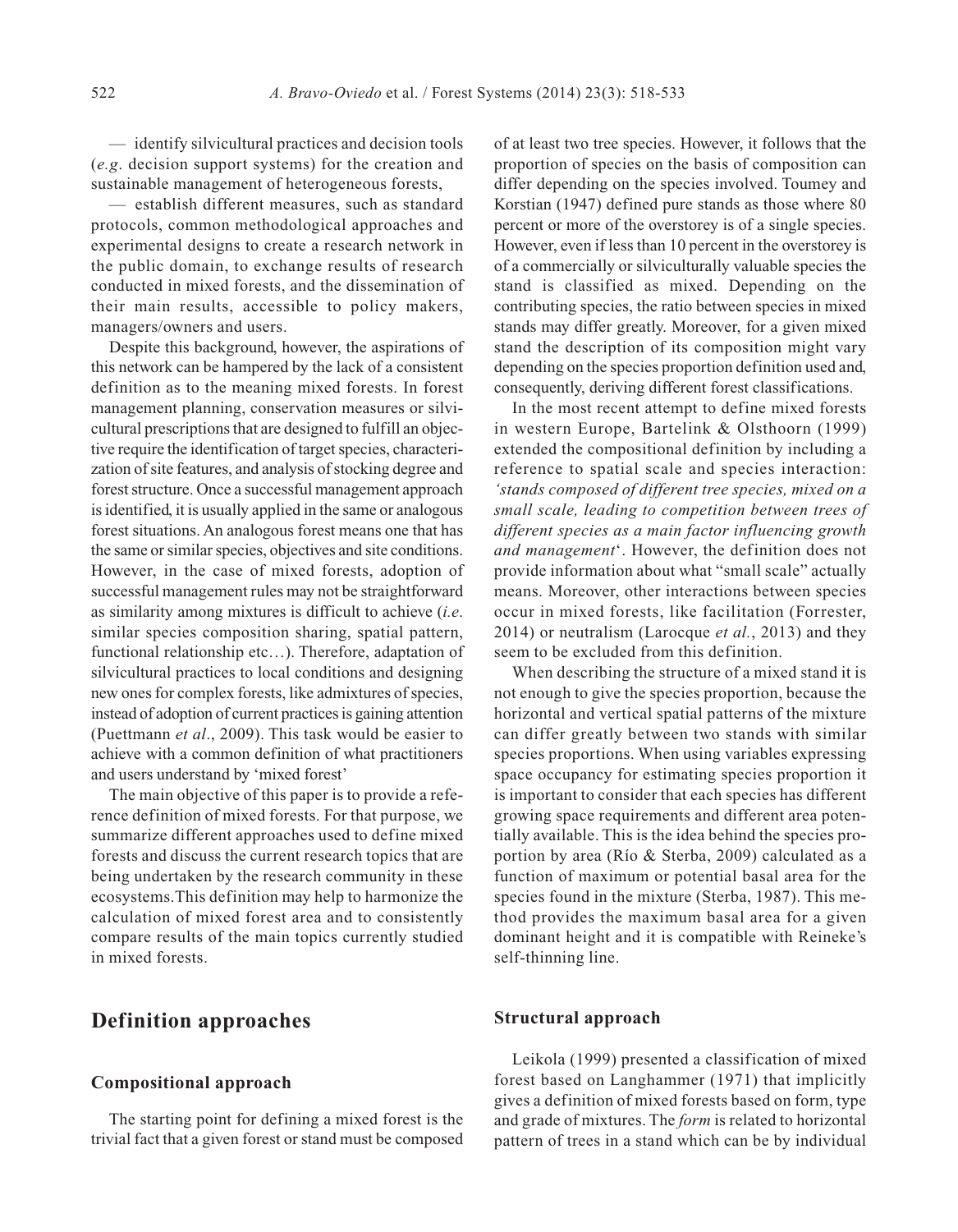stems, by row or by group; the *type* refers to the vertical distribution of trees in single- or multi-storied stands indicating that 'in the strict sense' only trees belonging to the same storey build up a mixed forest. The kinds of structures described as stratified mixtures by Smith *et al.* 1997 should be admissible under this definition, provided the strata are organized within the same storey. Finally the *grade* refers to the number and amount of tree species in a stand (compositional approach). However, while this classification system may help in identifying analogous mixtures it is not a definition by itself.

### **Developmental approach**

Forest dynamics is a result of factors like disturbance regime, environmental gradients or species composition (Spies, 1997). In existing models of stand dynamics there are two repeated concepts where admixtures of species can be found: transition and stratification.

The idea of transition appears in late developmental phases (transition phase according to Spies (1997) and understorey reinitiation stage according to Oliver & Larson, 1990) where changes in species composition and structure occur. However, for both compositional and structural definitions of mixed forests this transition or temporal aspect of mixture is not taken into account.

For management purposes, canopy stratification is a core concept of mixed forest silviculture that operates at the stem-exclusion and understorey reinitiation developmental phase (Oliver & Larson, 1990). Smith *et al* (1997) classified mixed forests into (i) single-cohort stratified mixtures, (ii) mixed, multicohort stands and (iii) mixed single-canopied stands. The former case develops from natural regeneration after a major disturbance or from a planned plantation. The second type of mixed forest proposed is found in undisturbed old-growth stands and although the stands may follow an irregular uneven-aged distribution they never approach a theoretical balanced J-shaped curve which, for these authors, was a result of silvicultural actions rather than a natural random processes (Smith *et al*. 1997). Finally, mixed singlecanopied stands are defined as consisting of two species growing in height at the same rate. This kind of mixed stand is not common in forests and when it occurs it is a temporary situation that lasts until one species overtops the other.

#### **Functional approach**

All the previous approaches share common attributes: developmental definitions contain structural and compositional elements while structural definitions include compositional features. Consequently, irrespective of compositional, structural or developmental stages, the term 'mixed' is always used when at least two species co-occur in the same defined area. This confers tree species richness a pre-eminent role in the definition. However, there is a certain functionality limit in the definition of mixed forests as species cooccurrence or tree species richness. The reason is that more species might not necessary mean more functional differentiation. Oliver & Larson (1990) indicate that species with similar growth patterns (*e.g*. *Pinus taeda* and *Pinus palustris* in US) can interact as a single species. Such behavior is known in ecology as functional redundancy (de Bello *et al*., 2007) which might be one possible mechanism explaining the lack of a strong biodiversity effect on productivity in some studies (Paquette & Messier, 2011). It is difficult to include this ecosystem functioning point of view in a definition because the mechanisms that affect tree species richness or biodiversity-ecosystem functioning relationships (B-EF) differ from site to site and as a stand develops or climatic conditions change. For example, complementarity resulting from interactions that influence soil resources often increase as the availability of those soil resources decreases (Forrester, 2014). In contrast, complementarity resulting from interactions that improve light absorption may increase as growing conditions improve (Forrester, 2014; Forrester & Albrecht, 2014).

A functional assessment of a mixed forest needs to take into account tree functional groups based on different criteria (Körner, 2005). Some examples are successional stage, the shade tolerance, crown architecture, litter quality or maximum rooting depth. However, these criteria are variable (even for the same species), they are often hard to measure, and functional traits' richness instead of species richness should be preferred to define ecosystem processes (Scherer-Lorenzen *et al*., 2005).

### **National Forest Inventory definitions**

The increasing interest in the assessment of forest resources has improved the harmonization of NFIs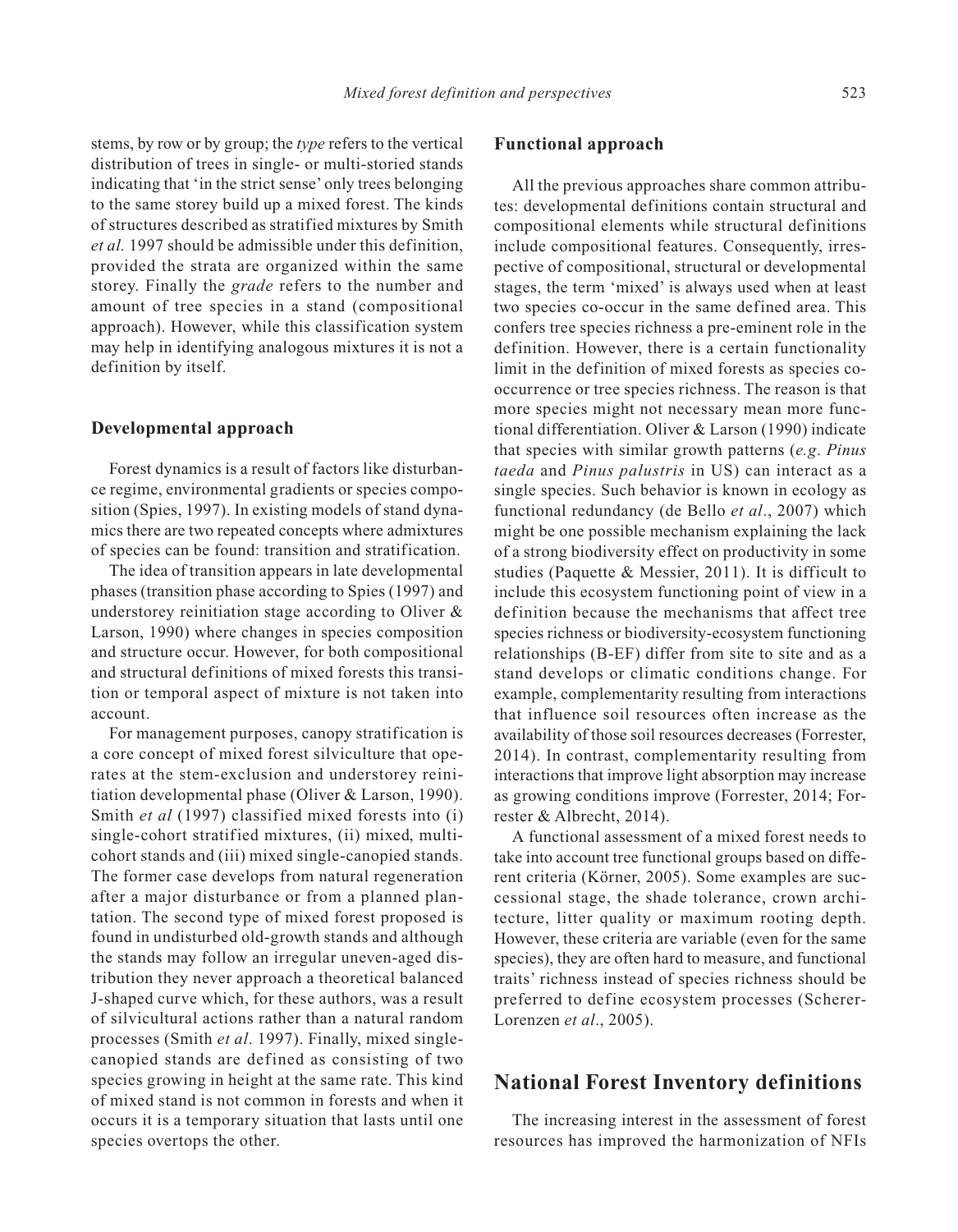across Europe (Tomppo *et al.* 2010) especially concerning tree-related variables (Corona *et al*., 2011). However, there is not a harmonized definition for mixed forests. There are three kinds of approaches in NFIs to deal with mixed forests.

— No definition: A simple list giving species' names and their measurements is recorded.

— Percentage canopy cover definition.

— Definitions based on forest characteristics other than canopy cover.

When no definition is provided (Poland, Italy) a species group classification is used instead (*e.g*. in Italy a mixed forest stand with 25% *Pinus halepensis*, 25% *P. pinea*, 25% *P. pinaster*, 25% *Quercus ilex* is assigned to the category of forest dominated by Mediterranean pines, as the pine coverage is 75% ). Although definitions based on the percentage of canopy cover and other characteristics seem to be easy to compare across countries the reality is complex. In the case of percentage canopy cover, a percentage threshold is required as well as the size of the plot. It is evident that the larger the plot the more species will occur per plot. Austria's standard is 300 m<sup>2</sup> and 80-20% of cover sharing, Ireland uses the same minimum cover but the plot area is larger  $(500 \text{ m}^2)$ . France expands the minimum area to approximate  $2,000$  m<sup>2</sup> and  $75-25\%$ sharing and Spain uses the same plot surface as France but the minimum cover for a species is 30%. There are NFIs that do not specify the minimum plot surface and only give minimum occupancy of canopy cover for one of the existing species (United Kingdom: 20%; Lithuania: 15%; Portugal: 25%; Norway: 30% in young stands). In the Dutch NFI, there is even a variable plot scale, to include at least 20 trees, of plots ranging from  $78.5$ -156 m<sup>2</sup>.

In the definition based on forest characteristics other than canopy cover, the difficulty of comparison is even greater as there are different measures or estimates used such as volume (Bulgaria, Finland, Norway in older stands, Turkey, Serbia), basal area (Belgium, Slovakia, Switzerland, Sweden) or number of stems per hectare (Sweden if trees are smaller than 7 m height) and their subsequent thresholds for each variable. This difficulty can be exacerbated because volume is not defined in the same way (total volume, stem volume or commercial volume) and basal area is even measured at different stem heights (1.3 or 1.5 m). The minimum diameter or circumference inventoried is another variable to take into account. It is clear that the number of species or grade (Langhammer, 1971) is the preferred discrimination rule of mixed forests in national inventory definitions.

## **Do spatial and temporal scales matter?**

All the above definitions and approaches neglect the fact that the key concept of stand in forest management can prove inadequate when used to describe mixed forests. Forest management is commonly applied in small units, typically called a stand. Puettmann *et al*. (2009) list different influences on the development of stands as managing units and note that ecology only plays a tangential role in that process. A stand has been defined as 'a well-demarcated portion of woodland having a uniform structure and sufficiently limited in extent to permit a certain thinning treatment to be independently applied' (Assmann, 1970) or as 'a group of trees relatively homogeneous in age, structure, composition and site conditions' (Smith *et al*., 1997). These definitions produce different outcomes in terms of mixed forest area. For example, in a two species mixture where the pattern of mixing is on a stem by stem basis and both species are present in equal proportions (consorting) both definitions can classify the same area (or group of trees) as mixed. However, if one of the species is present in a lesser proportion and overtopped by another (concomitant), the definition provided by Assmann would classify the stand as mixed as long as the area was sufficiently limited to apply a thinning treatment, whereas the definition provided by Smith might classify it as mixed depending on the degree of 'homogeneity of composition' in the group of trees. On the contrary, if the pattern of mixture is by group, Assmann's definition would classify such a stand as mixed if groups are located within the extension, whereas Smith's definition would classify it as mixed if the group of trees comprises all groups presented. A definition based on area rather than on groups of trees will produce more mixed forests. But, how large is 'sufficiently limited in extent'? If this cannot be defined, is the basic concept of the stand valid in mixed species forests? The spatial variability of species mixtures changes with spatial scale and it would be necessary to determine the scale first.

This last consideration poses the distinction between mixed species stands and mixed species forests. We illustrate this with an example of a stand within a forest which is located on a larger landscape unit that serves as a matrix for such a forest. In this case if the mixture pattern is by groups it would be interesting to evaluate the mixing effect in the contact zones between species.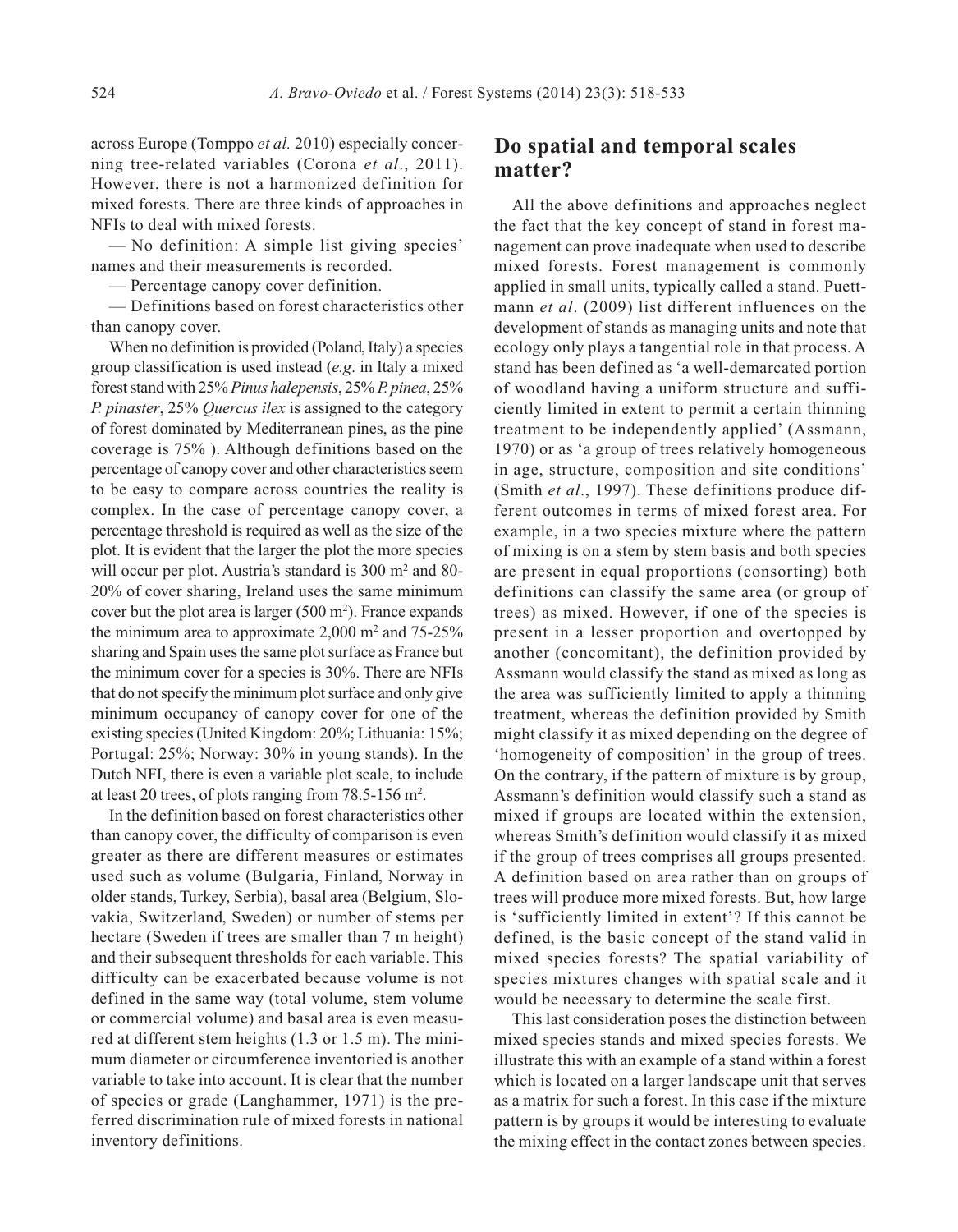

Figure 2. Effect of species pattern and scale on mixed Forest definition

In Fig. 2a and 2b each square represents a forest in which two species co-exist in an 80:20 proportion. Plot 2a has a larger contact zone between the species than 2b, so mixing effects are more likely to be significant in 2a. Fig. 2c has the same contact zone as in Fig. 2a but the proportion is approximately 60:40. The same analysis cannot be performed at the stand level as a stand within this forest could be defined as pure if the sample points lie inside a group of only one species. The conclusion is that both the spatial scale and the pattern of mixture need to be defined.

The same issue applies to the temporal definition of mixed forest. For example, would a mixture, measured as the proportion of the component species, be the same at some point in the future? How does a mixed forest evolve? Will the composition of the mixture and the species proportion be maintained with time? How might forest dynamics or management intervention affect the degree of mixture? Some of these questions have been partially answered in terms of development phases as mixed forests often occur in the late developmental phases of stands that originated as singlespecies (Larson, 1992) and that variation of species proportion over time can affect the dynamics of mixed forests (Puettmann *et al.,* 1992; Weiskittel *et al*., 2009). The reverse statement in which dynamics affect species proportions is also possible. However, none of the definitions considered above dealt with spatial or temporal issues.

## **A consistent definition of mixed forest**

It is therefore difficult to reconcile all points of view and to describe mixed forests in a single definition. Compositional and structural aspects are the easiest features to use to describe a mixture of tree species in a forest, although it would be desirable to add spatial limits. Developmental definitions are problematic because in large forested areas it is plausible to have several stages occurring in close proximity. In addition, a detailed knowledge of the natural disturbance regime or management practices that have lead to the current situation is required. The inclusion of functional aspects in a definition should not be based only on biodiversityproductivity relationships even if identification of competition or facilitative effects could alter management prescriptions, because other regulating aspects like nutrient dynamics are affected by species composition

Thus, a managerial definition should include all aspects discussed above plus the economic and social dimensions of forests, thus a reference and broad definition is preferred over a final or closed definition. We propose the following reference definition:

*A mixed forest is a forest unit, excluding linear formations, where at least two tree species coexist at any developmental stage, sharing common resources (light, water, and/or soil nutrients). The presence of each of the component species is normally quantified as a proportion of the number of stems or of basal area, although volume, biomass or canopy cover as well as proportions by occupied stand area may be used for specific objectives. A variety of structures and patterns of mixtures can occur, and the interactions between the component species and their relative proportions may change over time*.

This can be considered a high-level definition which encompasses all previous attempts to define mixed forests. We stress the need to explicitly modify or adjust this definition in any working situation in order to compare research or management results when classifying a mixed forest. Thus, it is necessary then to indicate the following criteria: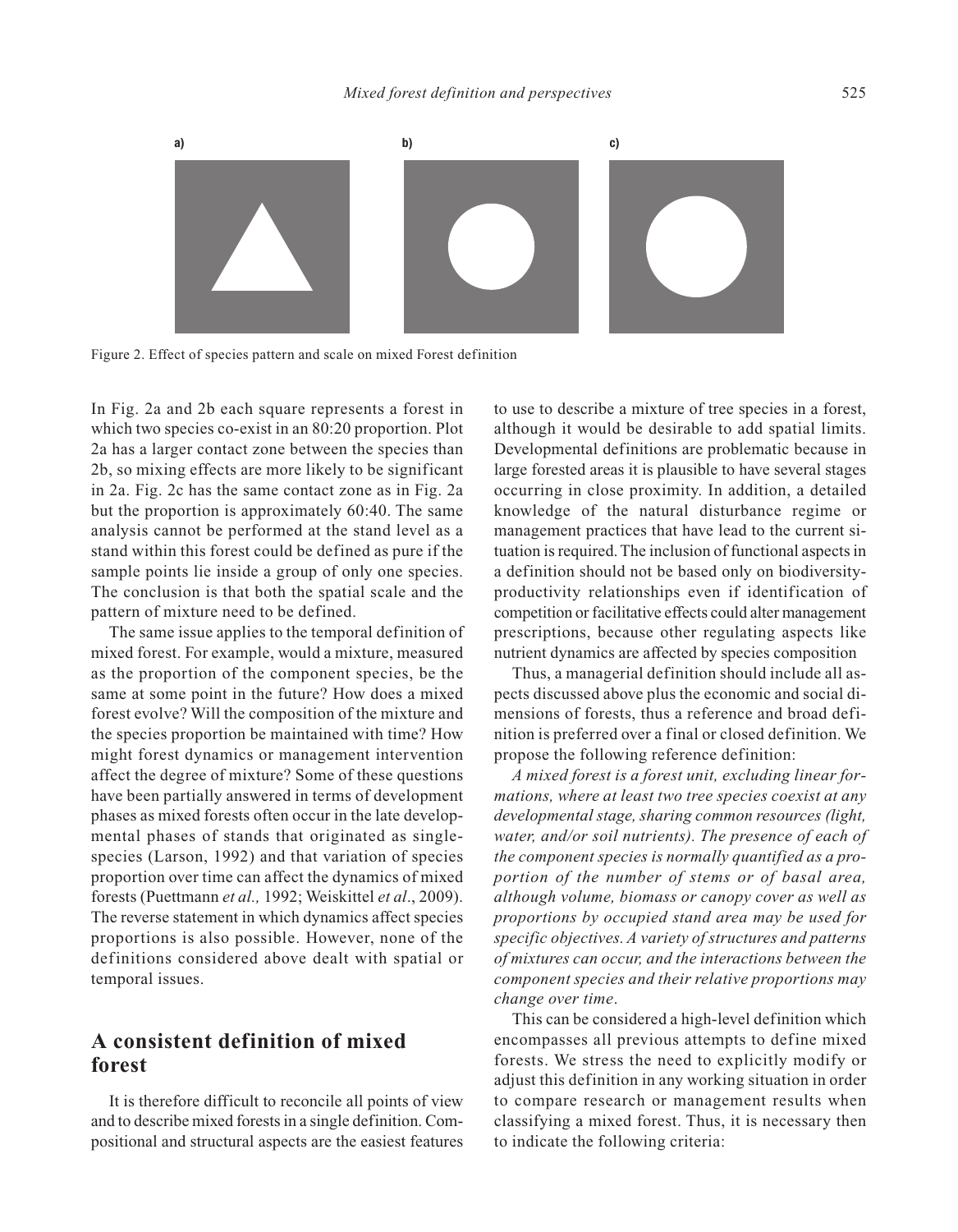— the dimension of the forest unit assessed (stand, forest, landscape)

— the developmental stage (initiation phase, stemexclusion, understorey reinitiation, old-growth)

— the occurrence and form of mixture (by individuals or by group)

— the temporal dimension of the study (static, dynamic) and

— the main driver of species richness-ecosystem functioning relationship to be assessed (facilitation, niche differentiation, competition).

Without explicitly defining these criteria the definition is worthless. This reference definition should be tested against existing forest classification systems (*e.g*. European Forest Types) or long term experimental networks in order to assess its capability to identify changes in key indicators of sustainability or the implications of changing management scenarios. We aim to examine these features in EuMIXFOR network.

## **Recent research perspectives where the definition might be tested**

The study of mixed forests has led to a large body of literature in recent years indicating the range of benefits or ecosystem services obtained from mixed forests in Europe. They show the perspectives under which new research pathways can be developed. The following sections discusses some of the growth dynamics of mixtures, silvicultural considerations for converting pure stands to mixtures, and some economic considerations, while noting where some important knowledge gaps remain and where the definition might be tested.

### **Species interaction and species richness – ecosystem functioning**

The interaction between two individuals, either of the same or different species, is usually assessed as an effect that can be positive, negative or neutral. Trees can interact in many ways but the negative (competitive) interactions have probably been the most widely studied in forests (Larocque *et al*. 2013). Due to their simplicity, the intraspecific interactions in monocultures are relatively easy to examine. However, in mixtures there is also inter-specific competition, which may (or may not) be weaker than the intra-specific

competition leading to a reduction in competition in the mixture (Vandermeer, 1989), due to niche partitioning. This is also sometimes referred to as the competitive production principle (Vandermeer, 1989). Niche partitioning can result when different species acquire resources in different ways (*e.g*. root stratification resulting in different water sources), which enables them use a greater proportion of available resources. Another important interaction that can occur in mixtures is facilitation. This occurs when one species has a positive effect on other species (Vandermeer, 1989). In practice it is difficult to differentiate between competitive reduction (niche differentiation, competitive production) and facilitation effects (Larocque *et al.,* 2013) and all of these are often collectively described as complementarity (Loreau & Hector, 2001). Disentangling the mechanisms that drive species interactions in mixed forests is a major challenge in both ecology and forestry.

Two approaches are typically used to analyze the interactions in mixed forests: analyzing the pattern of the interaction itself or analyzing the mechanisms driving the interaction. The study of inter- and intraspecies interactions in mixed forest is often based on net effects (Forrester, 2014) because of the difficulty in separating the effects of the different mechanisms that influence the interspecific interactions (Callaway and Walker 1997).

Any of these complementary interactions can lead to *overyielding* where higher production in mixtures is expected compared to that of monocultures of the same size, or *transgressive overyielding* where a mixture produces more than the component species in pure stands (Pretzsch & Schütze, 2009). However, overyielding is not straightforward because it is usually constrained by the sampling effect hypothesis (Begon *et al.* 1996), which postulates that the more species that occur in a stand, the more likely it is that there will be a species that could be especially productive. Recent studies have shown complementary effects for a variety of mixtures with European beech (Dieler and Pretzsch, 2013; Metz *et al*., 2013). Interactions can also show positive outcomes like mutualism (both species gain) and commensalism (one species gains and the other is unaffected). Gains and losses can be evaluated in terms of growth, survivorship, reproduction (Begon *et al*., 2006) or fitness.

In reviewing species interactions in mixed forests Forrester (2014) argued that the interactions between a given pair of tree species can change along spatial or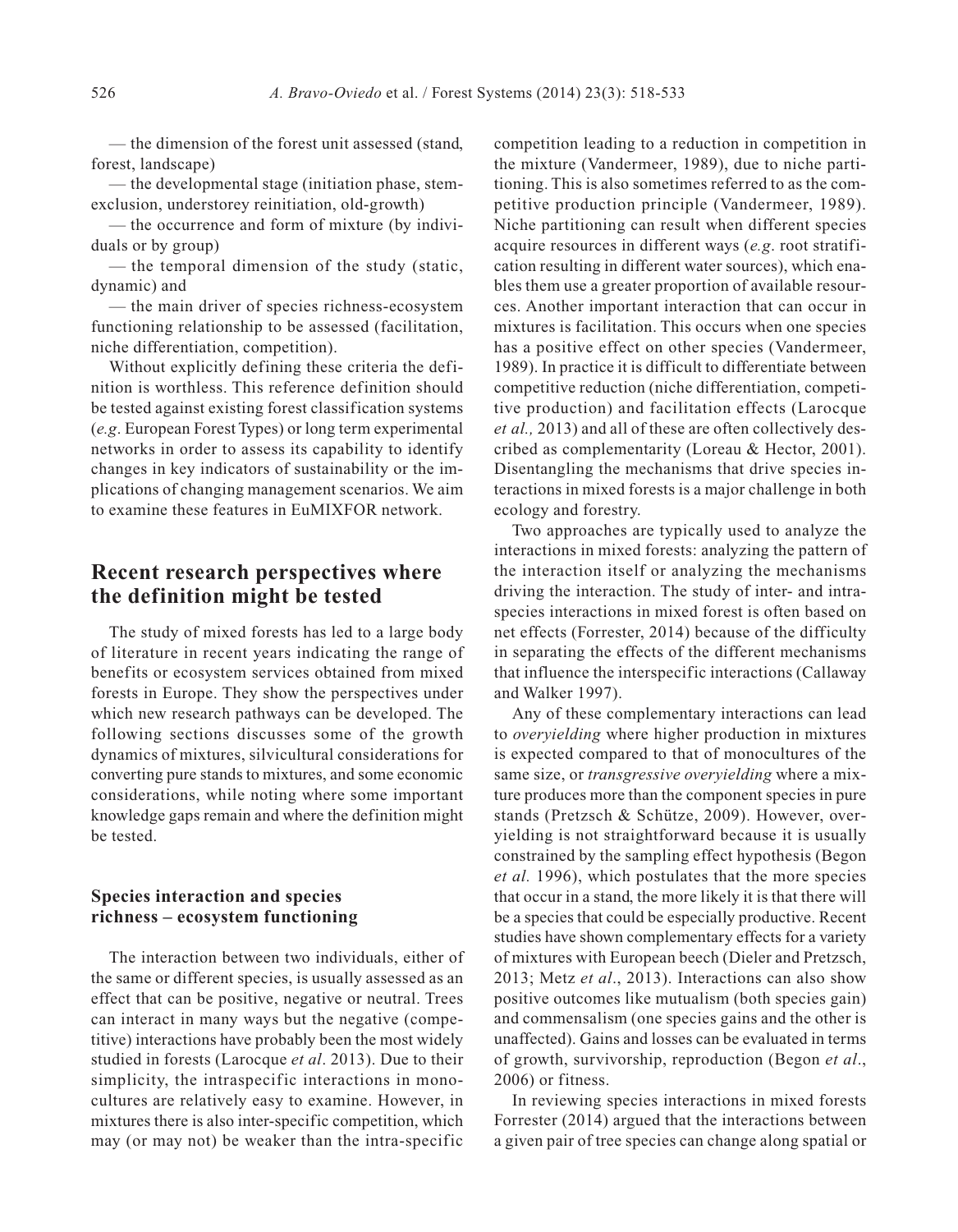temporal gradients in resource availability of climatic conditions. He also showed that complementarity increased as soil water (or nutrient) availability decreased when interactions reduced competition for water (or mixtures contained nitrogen fixing species). This is consistent with the stress-gradient hypothesis that suggests that facilitation increases and competition decreases with increasing abiotic/biotic stress (Bertness & Callaway, 1994).

Several spatial changes in species interactions suggested that the species interactions improved nutrient availability. For example, in mixtures of beech and oak overyielding was found on low fertility sites whereas no effect or a slight reduction in productivity appeared on fertile sites (Pretzsch *et al*. 2013). A similar effect was found by Rio & Sterba (2009) for mixtures of Scots pine and Pyrenean oak. Temporal changes in species interactions have also been reported. For example, Pretzsch *et al.* (2013) found that drought stress could be reduced during harsh years in oak-beech stands and Río *et al*. (2014) measured the difference of basal area growth indices in mixed and pure stands. The results indicated strong competitive interaction in good growing seasons in oak-beech and spruce-beech mixtures whereas in years of poor growing conditions complementary effects were more important.

In contrast to these studies that show increasing complementarity with decreasing soil resource availability, complementary can also increase as growing conditions improve (Pretzsch *et al.*, 2010; Forrester *et al*., 2013). This may result when the species interactions improve light absorption because as growing conditions improve, competition for light will probably increase and any interactions that improve light absorption or light-use efficiency will become more important (Forrester, 2014). Consistent with this pattern, complementarity increased with growing conditions in Silver fir and Norway spruce mixtures and this affect was associated with changes in canopy structure and crown architecture that improved light absorption on sites with more favourable conditions, but not on poorer sites (Forrester and Albrecht, 2014). There are relatively few studies that have examined the spatial or temporal dynamics of species interactions in mixtures. However, such knowledge is required for development of resource efficient and resilient production systems, future research should shift to why and where mixed species forests may out-yield neighbouring monocultures. Gradient studies are useful in such research tasks (Pretzsch *et al*. 2014), and studies

that also examine the processes driving the patterns will be particularly useful to understand these growth dynamics (Forrester, 2014).

Biomass partitioning between aboveground and belowground can vary with size, and temporal or spatial changes in resource availability (Poorter *et al*., 2012; Schall *et al.*, 2012), and species interactions may alter all of these (Forrester, 2014). However, few studies have examined belowground productivity in mixtures and even fewer have compared above- and belowground productivity (Forrester *et al*., 2006; Epron et al., 2013). Belowground overyielding has not been demonstrated to occur in mature temperate forests (Meinen *et al*, 2009a, 2009b; Jacob *et al*., 2013) although root differentiation led to higher fine root productivity in young stands (Lei *et al*. 2012) whereas in boreal forests fine root overyielding was observed in mature stands originated after fire (Brassard *et al*., 2011). Interspecific competition can also have a strong impact on crown structure (Bayer *et al*., 2013) and crown allometry (Dieler & Pretzsch, 2013). In this regard the study of crown plasticity by terrestrial laser scanning is a promising tool (Seidel *et al*., 2011; Metz *et al*., 2013).

Stand density can also influence complementarity (Forrester, 2014), but effects are variable. As density increases, some studies find that complementarity increases (Boyden *et al*., 2005; Amoroso & Turnblom, 2006; Condés *et al*., 2013; Forrester *et al*., 2013), while in others find that complementarity decreases (Boyden et al., 2005; Río & Sterba, 2009; Condés et al., 2013). Whether complementarity increases or decreases will probably depend on the main types of species interactions (light, water or nutrients, and competition or complementarity) and how the change in density influences these resources (Forrester, 2014). Changing stand density is a major silvicultural tool used for managing forests and these studies indicate that modifications of density could be a valuable tool for managing complementarity in mixtures. However, very few studies have quantified the processes behind these patterns and this information would be very useful for developing silvicultural regimes for mixtures.

### **Conversion of monocultures and stand density in mixed-species stands**

Mixed forests also feature prominently in the debates over future trends in forestry. The continuous cover forestry approach recognizes the role of mixed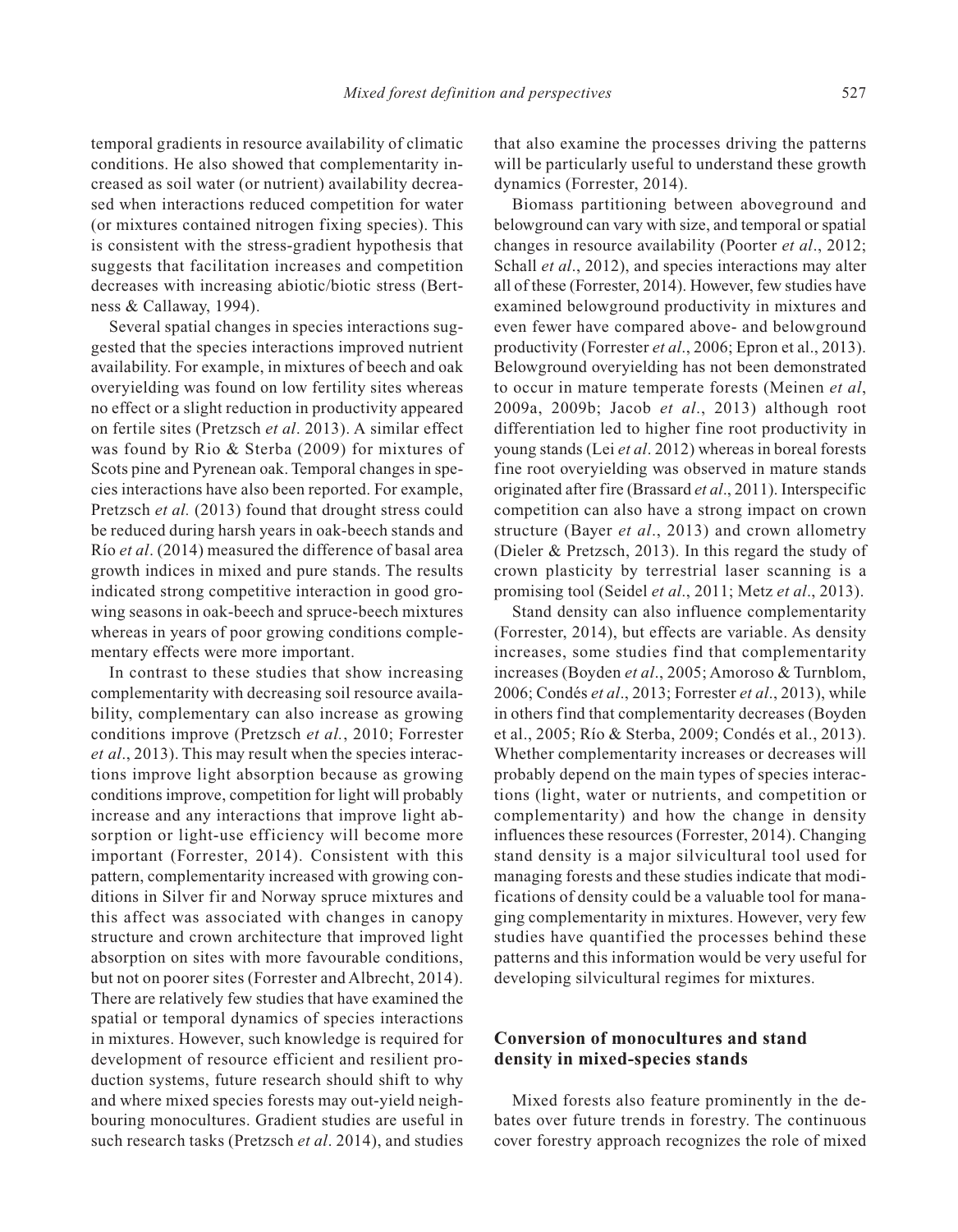forests in enhancing structural diversity by diversification of monospecific plantations (Pommerening & Murphy, 2004

Conversion of pure forest stands into mixed-species structures is becoming a common practice in Europe with the objective of both increasing the resistance and resilience of plantations or to convert gradually conifer plantations into broadleaved stands. The conversion of potentially unstable pure stands to more adapted mixed-species forests should be considered a priority in forest management (Spiecker, 2003; Ammer *et al*., 2006; Knoke *et al*., 2008). The success of converting a pure stand into a mixed-species one depends on both the species involved and the method of conversion. For example, De Schrijver *et al.* (2009) showed that the harvest method has an impact on the Ca and Mg nutrient cycling, when converting Scots pine plantations into a birch-pine stands on sandy soils. For the conversion of pure Norway spruce stands into mixed stands with European beech direct seeding or planting in advance have been proven to be successful measures (Ammer & Mosandl, 2007) followed by the strip cutting method to promote underplanted Douglas-fir and beech (Petritan *et al*., 2011). In any case, long lasting and successful conversion of pure into mixedspecies forests needs a better understanding of interactions between species and the influence of site factors (Mason & Connolly, 2014).

The process of conversion also influences other forest communities, like soil fauna that are enriched after conversion from pure to mixed stands (Ammer *et al*., 2006; Chauvat *et al.,* 2011) and soil properties like available phosphorus content are favored in mixed forests after conversion (Slazak *et al.,* 2010). Soil treatment influences survival rates in Mediterranean conditions although sapling growth is not affected (Fonseca *et al*., 2011)

Size-density relationship has been long studied in pure and mixed-species forests as it has a notable impact on forest yield. In forestry practice, Reineke's stand density index (SDI, Reineke, 1933), an analogous relationship to Yoda's 3/2 self-thinning boundary, has been used to manage density in even-aged singlespecies forests. The current SDI is compared to a species-specific maximum value  $(SDI_{max})$  for determining the stand's relative density (RD) which is used to determine important stand development phases in even-aged forests.

A comparable index is lacking for mixed stands, although some attempts have been made. For example,

Sterba and Monserud (1993) modeled maximum density in uneven-aged mixed stands at discrete points of time as a function of dominant height. Refinement of this model leads to the estimation of maximum density for different admixtures (habitat type) and skewness of the diameter at breast height distribution. Dean and Baldwin (1996) introduced the idea that that maximum SDI is negatively correlated with specific gravity for conifers in single-species forests, so mechanistically a site can be occupied by a maximum density of a species based on the wood properties of the species. Woodall *et al*. (2005) extended the idea to mixed forests by using an average wood density for the mixture. More recently, Ducey & Knapp (2010) modified the approach to correspond more closely with the additive SDI for single-species uneven-aged stands developed by Long & Daniel (1990). However, Ducey and Knapp (2010) also presented arguments that accounting for mixed species density should have a nonlinear component. Other approaches include a generalization of Reineke's rule based on resource sharing and experimental calibration for mixed stands have been performed for beech, pedunculate oak and Norway spruce (Rivoire & Moguedec, 2012) whereas site factors and species composition have been identified as drivers of maximum density size-density relationship (Reyes-Hernández *et al.,* 2013).

Mixed forest stand density and structure can be assessed using airbone and terrestrial laser scanning as a management and research tool. The application of LiDAR technology to forest inventory has been proved effective in analyzing forest structure (stem and crown dimensions) in mixed forests (Ducey *et al*., 2013). Another interesting technique is photogrammetry based on stereo images that can accurately predict volume and basal area at plot level (Straub *et al*, 2013).

#### **Valuation of ecosystem services**

Most of the above topics relates to the provision service timber production. Timber production gives a financial return, and Knoke *et al.* (2008) argues that admixtures of species can reduce financial risk. Schou (2012) finds that a mix of two species is sufficient for such a gain and that more species only adds a marginal gain. However, one has to be aware of the unit of comparison for such studies. If two species are mixed (in equal shares) on a stand of two hectares, the portfolio is identical to one hectare of one species and one hec-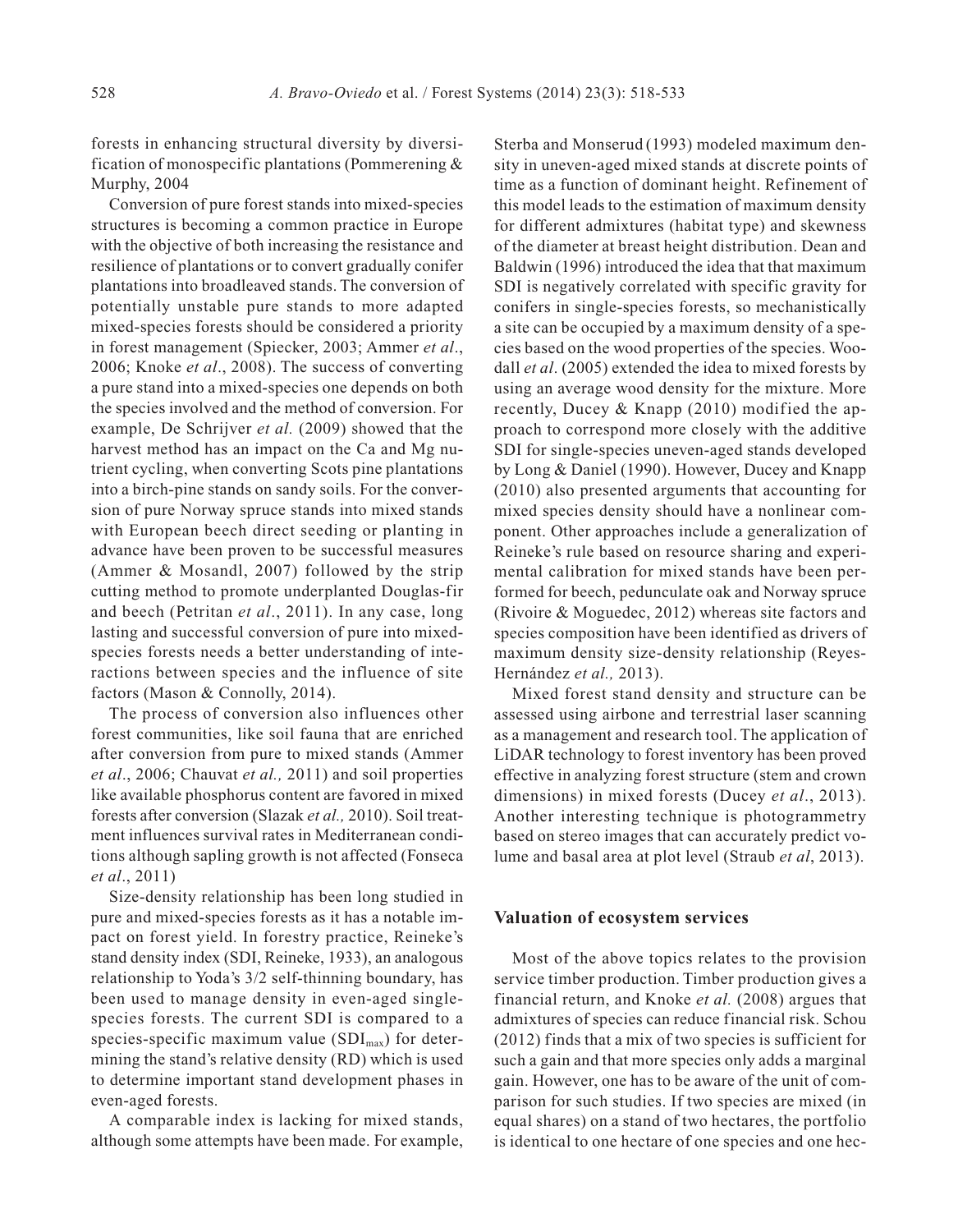tare of the other species. Therefore, if the decision unit is higher than a single stand (which it typically will be), a potential gain from reduction of financial risk relies on increased silvicultural flexibility. If this is not present there is no financial risk reduction. Jacobsen & Thorsen (2003) shows that an option value may be present in mixed forests facing a risk of climate change; the reason being that if a forest manager can postpone the decision of the final tree species until he knows better how climate and thereby tree growth develops, then he may gain by postponing the decision. Again such an option value relies on the silvicultural feasibility of managing and potentially changing proportion of mixing species throughout a rotation. But commercial benefits could not explain alone the forest managers' decisions. Other values associated to mixed forests, such as environmental self-consumption of private landowners (incorporated into their decisions as, for example, the expected value of the land), environmental services to society in

public forestry domains (with value, but without market price), the opportunities for tourism development, biodiversity conservation, etc. could affect the forest management.

Several studies have analyzed the preferences for mixed forests and the willingness to pay (WTP) for higher levels of tree diversity. For example, Nielsen *et al.* (2007) showed that users' WTP is higher in complex forest ecosystems with higher species composition and more diverse structure than in pure stands. Also Hanley *et al.* (1998) and Varela *et al.* (2013), among others, find a positive willingness to pay for a higher tree diversity. There are, however, also studies which report the opposite, for example Tyrväinen *et al.* (2003) found that pure stands were preferred over mixed stands. Some authors claim that preferences for forest type are highly dependent on cultural, regional and contextual factors (Edwards *et al*., 2012).

The satiation of user's preferences regarding monocultures could lead to a higher preference of higher levels of tree species composition (Riera *et al*., 2012). Biodiversity per se has a high welfare economic value and people have shown a high WTP for this (*e.g*. Campbell *et al.*, 2014; Jacobsen *et al*., 2008), much higher than valuing diversity from common species (Bakhtiari *et al*., 2014 compared to Campbell *et al*., 2014). While mixed forests may have a higher Shanon index for example, it may be questioned whether it is better suited for conserving endangered species. In a metastudy Paillet *et al.* (2010) find evidence of higher biodiversity in unmanaged forest than managed, but were not able to find differences between management. Eventhough Halme *et al.* (2010) question their findings, there is no doubt that the question of whether mixed forests have superiority over single species forests with regard to conserving endangered species, will have to be studied further. And for this purpose it may be useful with the definition and specification points suggested in this paper.

## **Conclusions**

The increasing importance of mixed forests is a reflection of an increasing complexity of societal demands upon forest ecosystems, where mixed forests may be expected to have higher levels of resilience and resistance to environmental hazards, and a more diverse portfolio of environmental services. Forest managers and researchers should face this challenge with an appropriate understanding of the underlying mechanisms that control the interactions between species in order to more adequately predict the outcomes of forest operations'. EuMIXFOR is a timely research network supported by the COST framework in which the state of the art, gaps and future research directions regarding mixed forests will be addressed. The first critical step is the agreement on a consistent and reference definition of mixed forest that must be tested in order to make research and management results truly comparable. This work is the outcome of such agreement within EuMIXFOR networkFuture perspectives of research on mixed forest have identified that case studies and retrospective analysis will continue to be an important source of experimental evidence of patterns and processes. Gradient studies, experimental design approaches, and model simulations regarding species interactions and responses to hazards, sizedensity relationships and its implication in silviculture, conversion of monocultures to mixed-species forest and economic valuation of ecosystem services provided by mixed forests are important topics in current research and they will foster future research.

### **Acknowledgements**

The networking in this study has been supported by COST Action FP1206 EuMIXFOR.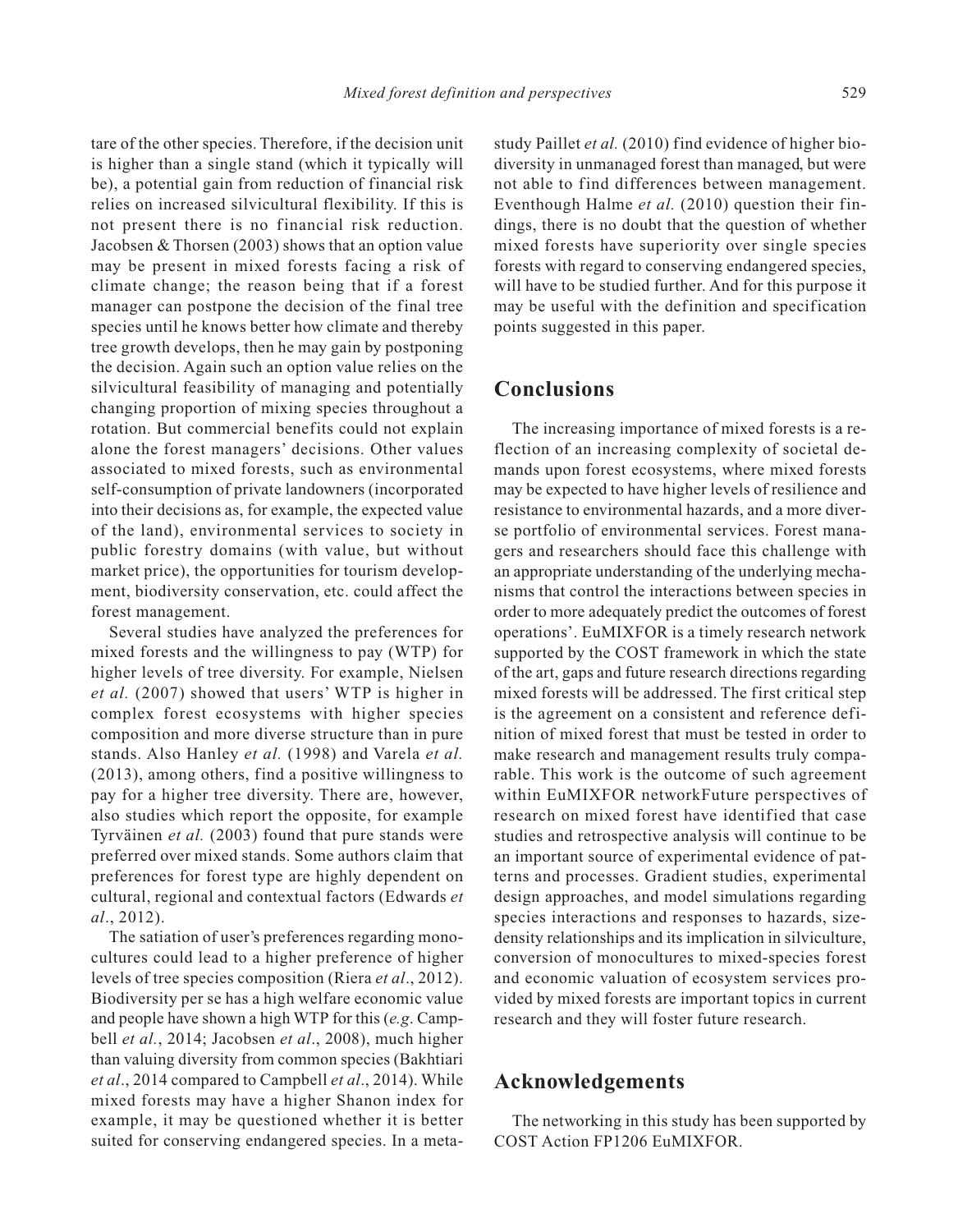## **References**

- Amoroso MM, Turnblom EC, 2006. Comparing productivity of pure and mixed Douglas-fir and western hemlock plantations in the Pacific Northwest. Can J For Res 36: 1484-1496.
- Ammer C, Mosandl R, 2007. Which grow better under the canopy of Norway spruce – Planted or sown seedlings of European beech? Forestry 80: 385-395.
- Ammer S, Weber K, Abs C, Ammer C, Prietzel J 2006. Factors influencing the distribution and abundance of earthworm communities in pure and converted Scots pine stands. Appl Soil Ecol 33: 10-21.
- Assmann E, 1970. The principles of forest yield study. Studies in the organic production, structure, increment and yield of forest stands. Oxford, Pergamon Press. 506 pp.
- Bakhtiari F, Lundhede N, Gibbons J, Strange N, Jacobsen JB, 2014. How should biodiversity be presented in valuation studies? Testing for embedding and information bias. Paper presented at the Fifth World Congress of Environmental and Resource Economists 2014, Istanbul, Turkey. June 28-July 2, 2014.
- Barbati A, Corona P, Marchetti M, 2007. A forest typology for monitoring sustainable forest management: the case of European forest types. Plant Biosystems 141(1): 93-103.
- Barbati A, Marchetti M, Chirici G, Corona P, 2014. European Forest Types and Forest Europe SFM indicators: tools for monitoring progress on forest biodiversity conservation. For Ecol Manage 321:145-157.
- Bartelink HH, Osthoorn AFM, 1999. Introduction: mixed forests in western Europe. In: Management of mixedspecies forest: silviculture and economics (Osthoorn AFM, Bartelink HH, Gardiner JJ, Pretzsch H, Hekhuis HJ, Franc AM, eds). IBN Scientific Contributions 15. Wageningen, The Netherlands. pp: 9-16.
- Bayer D, Seifert S, Pretzsch H, 2013. Structural crown properties of Norway spruce [*Picea abies* (L.) Karst.] and European beech [*Fagus sylvatica* (L.)] in mixed *versus* pure stands revealed by terrestrial laser scanning. Trees 27(4): 1035-1047.
- Begon M, Townsend CR, Harper JL, 2006. Ecology: From Individuals to Ecosystems. Blackwell Publishing, 4<sup>th</sup> ed. 738 pp.
- Bertness MD, Callaway RM, 1994. Positive interactions in communities. Trends Ecol Evol 9: 191-193.
- Blombäck P, Poschen P, Lövgren M, 2003. Employment trends and prospects in the European Forest Sector. ECE/TIM/DP/29 Geneva Timber and Forest Discussion Papers. New York and Geneva. 37 pp.
- Boyden S, Binkley D, Senock R, 2005. Competition and facilitation between *Eucalyptus* and nitrogen-fixing *Falcataria* in relation to soil fertility. Ecology 86: 992-1001.
- Brassard BW, Chen HYH, Bergeron Y, Paré D, 2011. Differences in fine root productivity between mixed- and single-species stands Funct Ecol 25(1): 238-246.
- Callaway RM, Walker LR, 1997. Competition and facilitation: a synthetic approach to interactions in plant communities. Ecology, 78: 1958-1965.
- Campbell D, Vedel SE, Thorsen BJ, Jacobsen JB, 2014. Heterogeneity in the WTP for recreational access – Distributional aspects. Journal of Environmental Planning and Management 57: 1200-1219.
- Chauvat M, Titsch D, Zaytsev AS, Wolters V, 2011. Changes in soil faunal assemblages during conversion from pure to mixed forest stands. For Eco Manage 262(3): 317-324.
- Condés S, Rio Md, Sterba H, 2013. Mixing effect on volume growth of *Fagus sylvatica* and *Pinus sylvestris* is modulated by stand density. For Ecol Manage 292: 86-95.
- Corona P, Chirici G, McRoberts RE, Winter S, Barbati A, 2011. Contribution of large-scale forest inventories to biodiversity assessment and monitoring. For Eco Manage 262(11): 2061-2069.
- Council of the European Union, 1999. Regulation EEC 1257/1999 on support for rural development from the European Agricultural Guidance and Guarantee Fund (EAGGF) and amending and repealing certain Regulations.
- de Bello F, Lepš J, Lavorel S, Moretti M, 2007. Importance of species abundance for assessment of trait composition: an example based on pollinator communities. Community Ecol 8: 163-170.
- Dean TJ, Baldwin VC, 1996. The Relationship between Reineke's Stand-Density Index and Physical Stem Mechanic*.* For Eco Manage 81: 25-34.
- Davies CE, Moss D, Hill MO, 2004. EUNIS Habitat Classification Revised 2004. Report to the European Topic Centre on Nature Protection and Biodiversity, European Environment Agency. October 2004. 307 pp. http://eunis. eea.europa.eu/upload/EUNIS\_2004\_report.pdf.
- De Schrijver A, Geudens G, Wuyts K, Staelens J, Gielis L, Verheyen K, 2009. Nutrient cycling in two continuous cover scenarios for forest conversion of pine plantations on sandy soil. I. Nutrient cycling via aboveground tree biomass. Can J For Res 39(2): 441-452.
- Dieler J, Pretzsch H, 2013. Morphological plasticity of European beech (*Fagus sylvatica* L.) in pure and mixedspecies stands. For Eco Manage 295: 97-108.
- Ducey MJ, Astrup R, Pretzsch H, Seifert S, Larson BC, Coates KD, 2013. Comparison of forest inventory and canopy attributes derived from two terrestrial LIDAR systems. Photogramm Eng Remote Sens 79(3): 245-257.
- Ducey MJ, Knapp R, 2010. A stand density index for complex mixed species forests in the northeastern United States. For Eco Manage 260(9): 1613-1622.
- Edwards D, Jay M, Jensen FS, Lucas B, Marzano M, Montagné C, Peace A, Weiss G, 2012. Public preferences for structural attributes of forests: towards a pan-European perspective. Forest Policy and Economics 19: 12-19.
- EEA, 2006. European forest types. Categories and types for sustainable forest management and reporting. European Environment Agency, Technical report, No 9/2006.111 pp.
- Epron D, Nouvellon Y, Mareschal L, MoreiraeMoreira R, Koutika L-S, Geneste B, Delgado-Rojas JS, Laclau J-P,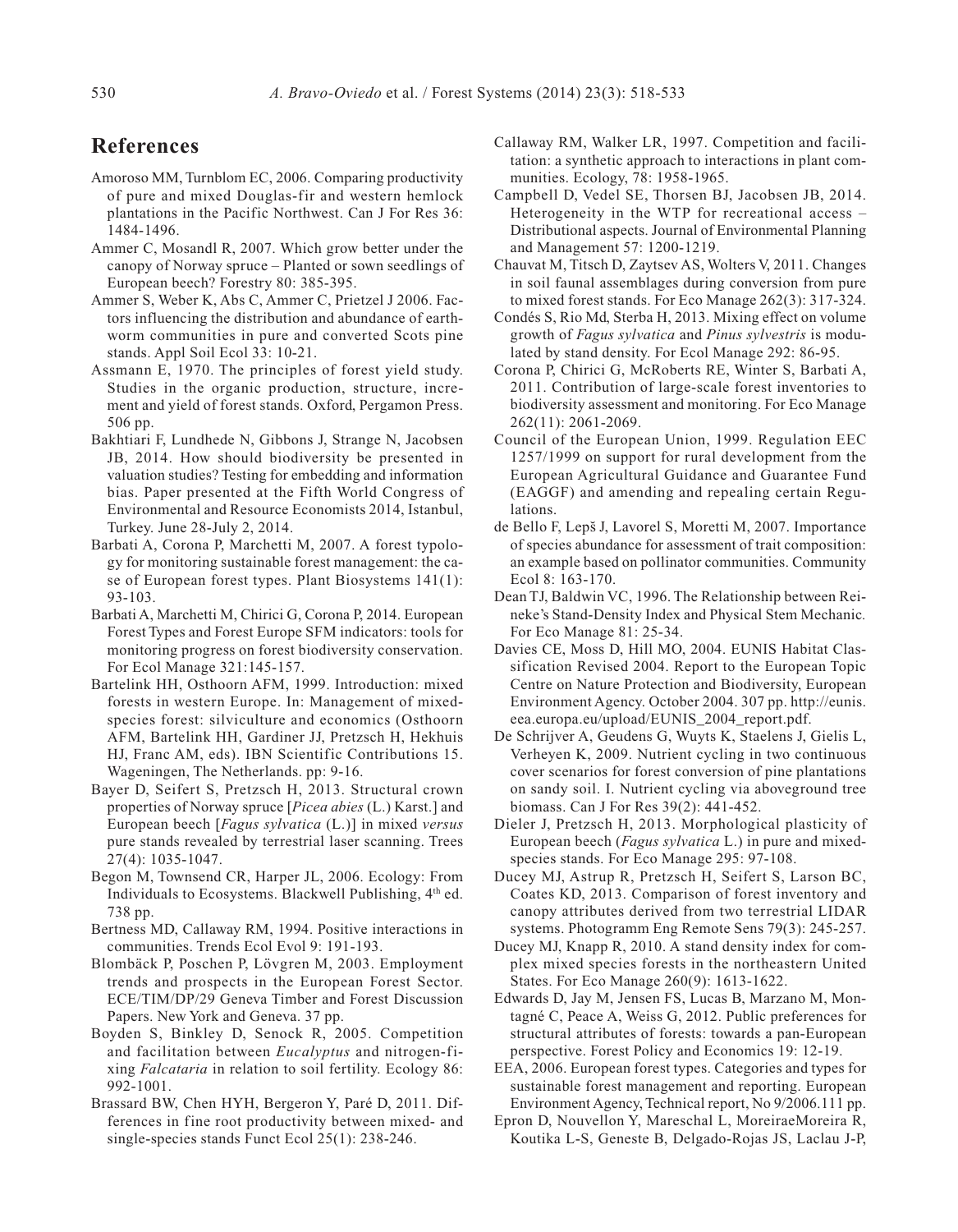Sola G, Gonçalves JLdM, Bouillet J-P, 2013. Partitioning of net primary production in *Eucalyptus* and *Acacia* stands and in mixed-species plantations: two case-studies in contrasting tropical environments. For Eco Manage 301: 102-111.

- European Commission, 2013. COM (2013) 659. A new EU forest strategy: for forests and the forest-based sector.
- European Comission and EuroStat 2013. Agriculture, forestry and fishery statistics, 2013 ed. Publications Office of the EU, Luxembourg. 249 pp.
- FAO, 2000. Forest Resources of Europe, CIS, North America, Australia, Japan and New Zealand. Main Report. Geneva Timber and Forest Study Papers, No 17, UN, New York and Geneva. 457 pp.
- FAO, 2011. State of the World's Forests 2011. 164 pp.
- Fonseca F, De Figueiredo T, Martins A, 2011. Survival and early growth of mixed forest stands installed in a Mediterranean Region: effects of site preparation intensity. For Eco Manage 262(10): 1905-1912.
- Forest Europe, UNECE and FAO, 2011. State of Europe's Forests 2011. Status & trends in sustainable forest management in Europe. 337 (MCPFE. Forest Europe Liasion Unit Oslo: 2011).
- Forrester DI, 2014. The spatial and temporal dynamics of species interactions in mixed-species forests: from pattern to process. For Eco Manage 312: 282-292.
- Forrester DI**,** Albrecht AT, 2014. Light absorption and lightuse efficiency in mixtures of Abies alba and Picea abies along a productivity gradient. For Eco Manage 328: 94-102.
- Forrester DI, Bauhus J, Cowie AL, 2006. Carbon allocation in a mixed-species plantation of *Eucalyptus globulus* and *Acacia mearnsii*. For Eco Manage 233: 275-284.
- Forrester DI, Kohnle U, Albrecht AT, Bauhus J, 2013. Complementarity in mixed-species stands of *Abies alba* and *Picea abies* varies with climate, site quality and stand density. For Eco Manage 304: 233-242.
- Halme P, Toivanen T, Honkanen M, Kotiaho JS, Mönkkönen M, Timonen J, 2010. Flawed meta-analysis of biodiversity effects of forest management. Conservation Biology 24(4): 1154-1156.
- Hanley N, Wright RE, Adamowicz V, 1998. Using choice experiments to value the environment: design issues, current experience and future prospects. Environ Resource Econo 11(3-4): 413-428.
- Jacob M, Leuschner C, Thomas FM, 2010. Productivity of temperate broad-leaved forest stands differing in tree species diversity. Ann For Sci 67: 503.
- Jacob A, Hertel D, Leuschner C, 2013. On the significance of belowground overyielding in temperate mixed forests: separating species identity and species diversity effects. Oikos 122(3): 463-473.
- Jacobsen JB, Thorsen BJ, 2003. A Danish example of optimal thinning strategies in mixed-species forest under changing growth conditions caused by climate change. For Eco Manage 180: 375-388.
- Jacobsen JB, Boiesen JH, Thorsen BJ, Strange N, 2008. What's in a name? The use of quantitative measures versus

"Iconised" species when valuing biodiversity. Environmental and Resource Economics 39(3): 247-263.

- Jactel H, Nicoll, BC, Branco M, González-Olabarría JR, Grodzki W, Långström B, Moreira F *et al.,* 2009. The Influences of forest stand management on biotic and abiotic risks of damage. Ann For Sci 66(7): 701.
- Kelty MJ, 1992. Comparative productivity of monocultures and mixed-species stands. In: The ecology and silviculture of mixed-species forests (Kelty MJ, Larson BC, Oliver CD, eds). Kluwer Academic Publishers, Dordrecht, The Netherlands. 287 pp.
- Knoke T, Ammer C, Stimm B, Mosandl R 2008. Admixing broadleaved to coniferous tree species: a review on yield, ecological stability and economics. Eur J For Res 127: 89-101.
- Kolström M, Lindner M, Vilén T, Maroschek M, Seidl R, Lexer MJ, Netherer S, Kremer A, Delzon S, Barbati A, Marchetti M, Corona P, 2011. Reviewing the science and implementation of climate change adaptation measures in European forestry. Forests 2: 961-982.
- Körner C, 2005. An introduction to the functional diversity of temperate forest trees. In: Forest diversity and function. Temperate and boreal systems (Schere-Lorenzen MC, Körner C, Schulze E-D, eds). Berlin, Springer. pp: 13-40.
- Langhammer A, 1971. Noen glim fra blandigsskogen. Tidskr for Skogbruk 79: 302-314.
- Larocque GR, Luckai N, Adhikary SN, Groot A, Bell FW, Sharma M, 2013. Competition theory-science and application in mixed forest stands: review of experimental and modelling methods and suggestions for future research. Environ Rev 21: 71-84.
- Larson BC, 1992. Pathways of development in mixed-species stands. In: The ecology and silviculture of mixedspecies forests 1 (Kelty MJ, Larson BC, Oliver CD, eds). Dordrecht, Kluwer Academic Publishers. pp: 3-10.
- Lanz A, Alberdi I, Barbati A, Barsoum N, Brändli U-B, Chirici G, Cienciala E *et al.,* 2010. A Sample of COST Action E43 Reference Definitions" In: National forest inventories. Pathways for common reporting (Tommpo E, Gschwantner T, LawrenceTM, McRobertsRE, eds). Berlin, Springer. 612 pp.
- Lei P, Scherer-Lorenzen M, Bauhus J, 2012. Belowground facilitation and competition in young tree species mixtures. For Eco Manage 265: 191-200
- Leikola M, 1999. Definition and classification of mixed forests, with a special emphasis on boreal forests. In: Management of mixed-species forest: silviculture and economics (Olsthoorn AFM, Bartelink HH, Gardiner JJ, Pretzsch H, Hekhuis HJ, Franc A, eds). Wageningen: DLO Institute of Forestry and nature research. pp: 20-28.
- Long JN, Daniel TW, 1990. Assessment of growing stock in uneven-aged stands. West J Appl For 5: 93-96.
- Loreau M, Hector A, 2001. Partitioning selection and complementarity in biodiversity experiments. Nature 412, 72-76.
- Loreau M, Naeem S, Inchausti P, Bengtsson J, Grime JP, Hector A, Hooper DU, Huston MA, Raffaelli D, Schmid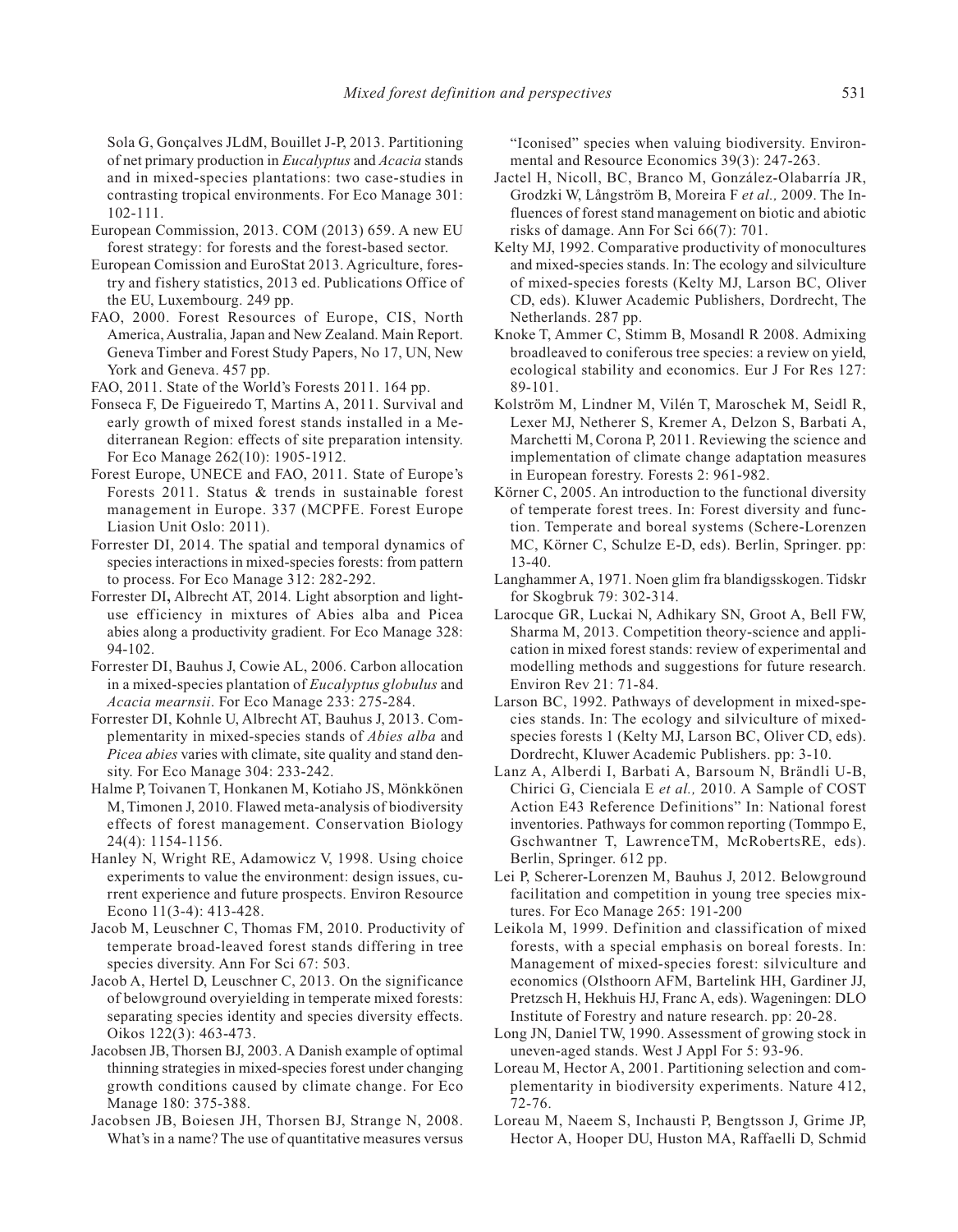B, Tilman D, Wardle DA, 2001. Biodiversity and ecosystem functioning: current knowledge and future challenges. Science 294: 804-808.

- Mason WL, Connolly T, 2014. Mixtures with spruce species can be more productive than monocultures: evidence from the Gisburn experiment in Britain. Forestry 87(2): 209-217
- Meinen C, Hertel D, Leuschner C, 2009a. Biomass and morphology of fine roots in temperate broad-leaved forests differing in tree species diversity: is there evidence of below-ground overyielding? Oecologia 161(1): 99-111.
- Meinen C, Leuschner C, Ryan NT, Hertel D, 2009b. No evidence of spatial root system segregation and elevated fine root biomass in multi-species temperate broad-leaved forests Trees 23(5): 941-950.
- Metz J, Seidel D, Schall P, Scheffer D, Schulze E, Ammer C, 2013. Crown modeling by terrestrial laser scanning as an approach to assess the effect of aboveground intra- and interspecific competition on tree growth. For Eco Manage 310: 275-288.
- MCFPE, 2003. Europe's forests in the spotlight. MCPFE Liason Unit, Vienna, Austria. 7 pp.
- Morin X, Fahse L, Scherer-Lorenzen M, Bugmann H, 2011. Tree species richness promotes productivity in temperate forests through strong complementarity between species. Ecol Lett 14: 1211-1219.
- Nielsen AB, Olsen SB, Lundhede T, 2007. An economic valuation of the recreational benefits associated with nature-based forest management practices. Landsc Urban Plan 80(1-2): 63-71.
- Oliver CD, Larson BC, 1990. Forest stand dynamics. New York, McGraw-Hill. 467 pp.
- Paquette A, Messier C, 2011. The effect of biodiversity on tree productivity: from temperate to boreal forests. Glob Ecol Biogeogr 20(1): 170-180.
- Petritan IC, Von Lüpke B, Petritan AM, 2011. Effects of root trenching of overstorey Norway spruce (*Picea abies*) on growth and biomass of underplanted beech (*Fagus sylvatica*) and Douglas fir (*Pseudotsuga menziesii*) saplings. Eur J For Res 130(5): 813-828
- Paillet Y, Bergès L, Hjältén J, Ódor P, Avon C, Bernhardt-Römermann M, Bijlsma R-J, De Bruyn L, Fuhr M, Grandin U, Kanka R, Lundin L, Luque S, Magura T, Matesanz S, Mészáros I, Sebastiá M-T, Schmidt W, Standovár T, Tóthmérész B, Uotila A, Valladares F, Vellak K, Virtanen R, 2010. Biodiversity differences between managed and unmanaged forests: meta-analysis of species richness in Europe. Conservation Biology 24: 101-112.
- Pommerening A, Murphy ST, 2004. A Review of the history, definitions and methods of continuous cover forestry with special attention to afforestation and restocking. Forestry 77(1): 27-44.
- Poorter H, Niklas KJ, Reich PB, Oleksyn J, Poot P, Mommer L, 2012. Biomass allocation to leaves, stems and roots: meta-analyses of interspecific variation and environmental control. New Phytol 193: 30-50.
- Pretzsch H, Schütze G, 2009. Transgressive overyielding in mixed compared with pure stands of Norway spruce and

European beech in Central Europe: evidence on stand level and explanation on individual tree level. Eur J For Res 128: 183-204.

- Pretzsch H., Block J, Dieler J, Dong PH, Kohnle U, Nagel J, Spellmann H, Zingg A, 2010. Comparison between the productivity of pure and mixed stands of Norway spruce and European beech along an ecological gradient. Ann For Sci 67: 1-12.
- Pretzsch H, Bielak K, Block J, Bruchwald A, Dieler J, Ehrhart H-P, Kohnle U, Nagel J, Spellmann H, Zasada M, Zingg A, 2013. Productivity of mixed versus pure stands of oak [*Quercus petraea* (Matt.) Liebl. and *Quercus robur* L.] and European beech (*Fagus sylvatica* L.) along an ecological gradient. Eur J For Res 132(2): 263-280.
- Pretzsch H, Rötzer T, Matyssek R, Grams TEE, Häberle K-H, Pritsch K, Kerner R, Munch J-C, 2014. Mixed Norway spruce [*Picea abies* (L.) Karst] and European beech [*Fagus sylvatica* (L.)] stands under drought: from reaction pattern to mechanism, Trees-Struct Funct, accepted.
- Puettmann KJ, Hibbs DE, Hann DW, 1992. The dynamics of mixed stands of *Alnus rubra* and *Pseudotsuga menziesii*: extension of size-density analysis to species mixture. J Ecol 80 (3): 449-458.
- Puettmann KJ, Coates KD, Messier C, 2009. A critique of silviculture managing for complexity. Washington DC, Island Press.
- Reineke LH, 1933. Perfecting a stand-density-index for even-age forests. J Agric Res 46: 627-638.
- Reyes-Hernández V, Comeau PG, Bokalo M, 2013. Static and dynamic maximum size-density relationships for mixed Trembling aspen and White spruce stands in Western Canada. For Ecol Manage 289: 300-311.
- Riera P, Signorello G, Thiene M, Mahieu P-A, Navrud S, Kaval P, Rulleau B, Mavsar R, Madureira L, Meyerhoff J *et al*., 2012. Non-market valuation of forest goods and services: Good practice guidelines. J Forest Econ 18(4): 259-270.
- Río Md, Sterba H, 2009. Comparing volume growth in pure and mixed stands of *Pinus sylvestris* and *Quercus pyrenaica*. Ann For Sci 66: 502.
- Río Md, Schütze G, Pretzsch H, 2014. Temporal variation of competition and facilitation in mixed species forests in Central Europe. Plant Biol 16: 166-176.
- Rivoire M, Moguedec G, 2011. A generalized self-thinning relationship for multi-species and mixed-size forests. Ann For Sci 69(2): 207-219.
- Schall P, Lödige C, Beck M, Ammer C, 2012. Biomass allocation to roots and shoots is more sensitive to shade and drought in European beech than in Norway spruce seedlings. For Ecol Manage 266: 246-253.
- Scherer-Lorenzen M, Körner C, Schulze E-D, 2005. The functional significance of forest diversity: a synthesis. In: Forest diversity and function (Scherer-Lorenzen M, Körner C, Schulze ED, eds). Springer, Berlin, Germany. pp: 377-389.
- Schou E, 2012. Optimisation of tree species composition at the forest level under price and climate change uncertainty and risk of wind throw for even-aged stands, using port-